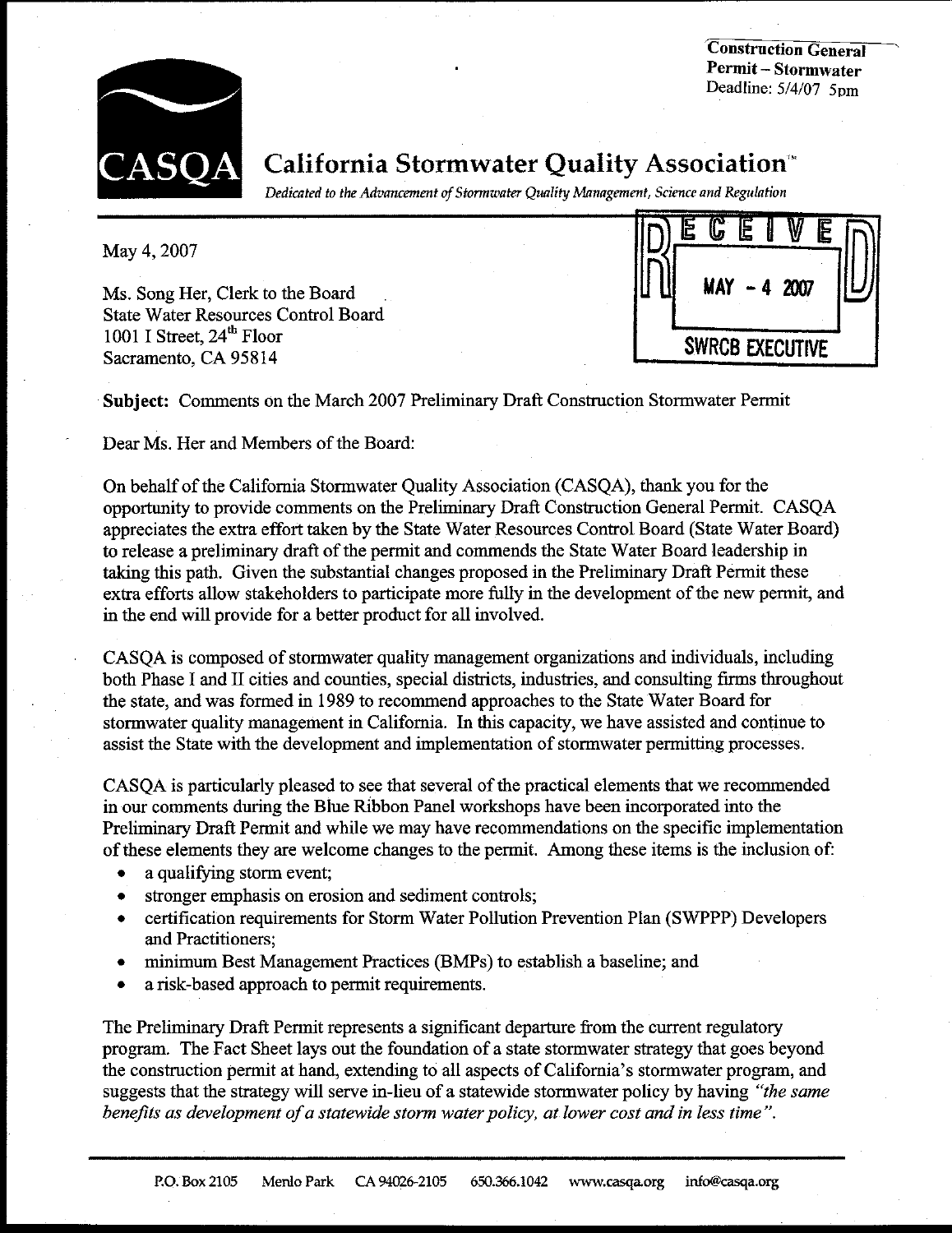# CASQA Comments on the March 2007 Preliminary Draft Construction Stormwater Permit

CASQA has significant concerns about the departure from the current regulatory approach, i.e., use of an iterative BMP based approach to a technology based effluent limit (TBEL) and action level (AL) based approach. While CASQA agrees that elements of stormwater programs can be improved and has suggestions for doing so, the regulatory approach utilized by the State must be carefully considered and developed within an overarching statewide policy so that there is clear direction instead of a permit by permit ad hoc approach.

CASQA understands that the State Water Board is attempting to address the recommendations of the Blue Ribbon Panel Report within the Preliminary Draft Permit. We feel however, that the use of TBELs is premature and unnecessary. CASQA and others in the regulatory and scientific communities, including USEPA, recognize that, although the science of stormwater quality management continues to emerge and develop, there is currently not enough information to derive appropriate TBELs for construction dischargers. Further, before TBELs can be appropriately derived and incorporated into stormwater permits, the processes to derive numeric limits for stormwater discharges must be fully developed and must incorporate a scientifically sound and defensible methodology that is in accordance with USEPA protocols. However, since such protocols were not followed, the Construction General Permit must continue to clearly emphasize the iterative BMP-based approach as the process for demonstrating permit compliance.

CASQA offers the attached recommendations and observations regarding policy issues and significant changes in the practical requirements proposed in the Preliminary Draft Permit. CASQA anticipates and looks forward to working with the State Water Board to provide further details on our comments and to assist in the development and refinement of the permit worksheets and any additional permit tools.

In closing, thank you for your consideration of our comments and for your efforts to resolve the issues addressed during the preliminary draft comment period. CASQA understands that a formal draft permit will be released subsequent to the informal workshop period during which stakeholders will have another opportunity to provide comment.

Please feel free to contact me at 916-808-1434 if you have any questions regarding these comments, alternately you may contact Sandra Mathews 925-423-6679 or Ron LaMaster 949- 283-0410, Co-Chairs of CASQA's Construction Subcommittee.

Sincerely,

Ullen O. Bul

Bill Busath, CASQA Chair

cc: Dorothy Rice, Executive Director – State Water Board Bruce Fujimoto – State Water Board Greg Gearheart – State Water Board CASQA Construction Subcommittee CASQA Executive Program Committee CASQA Board of Directors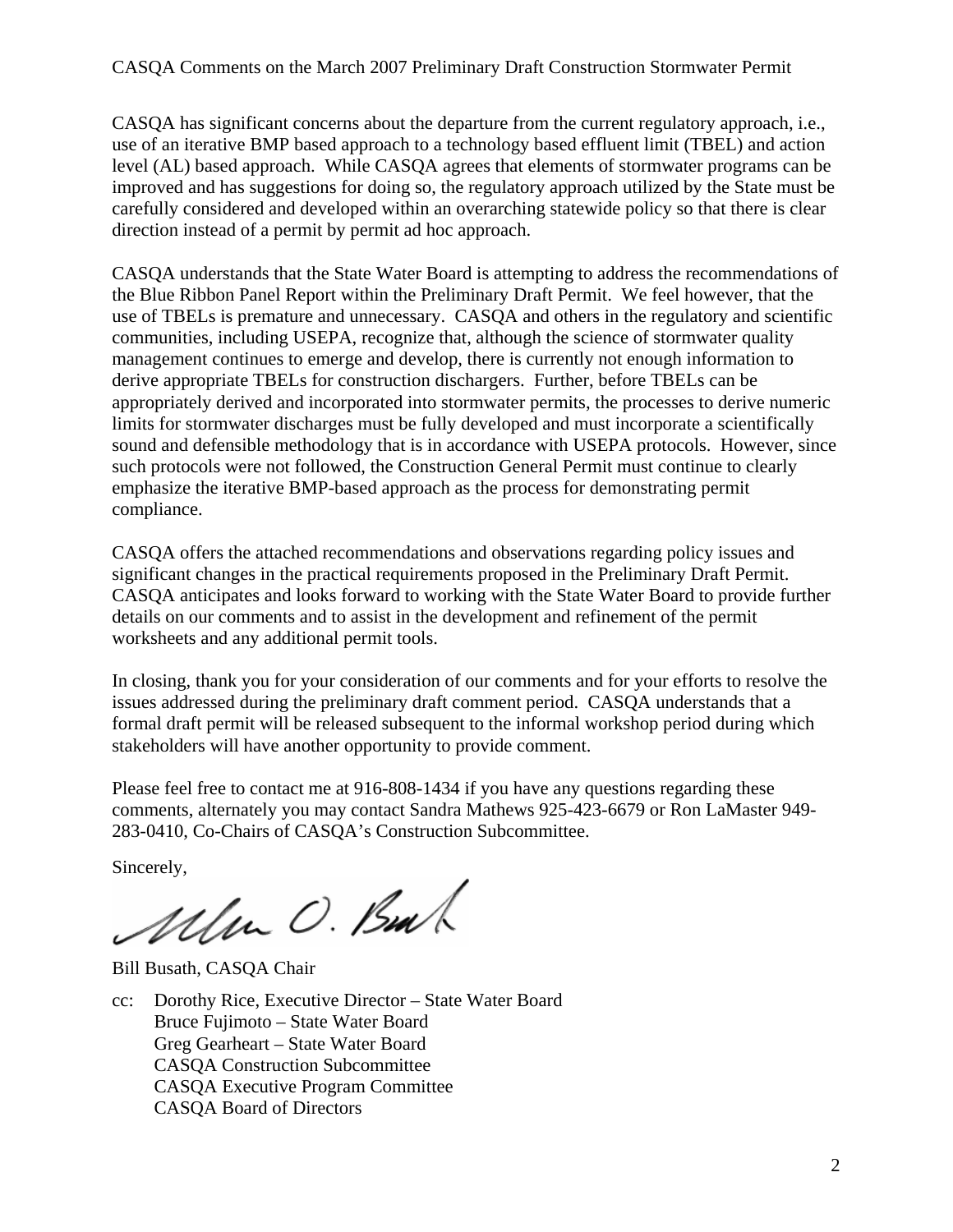## **1. Risk Based Approach**

CASQA supports a risk-based approach that assigns permit requirements based on the water quality risk posed by individual construction projects and recognizes that a risk-based approach is a better way to make a one-size fits all permit better suited to the diversity of construction activities requiring permit coverage. A risk based approach benefits regulators, dischargers, and the public by allowing the focus of resources on those projects that pose the greatest potential threat to water quality if not managed properly.

An effective risk assessment should consider both uncontrollable (e.g., site location, soil type) and controllable (e.g., slope length, period of disturbance, season of exposure) risk factors. Assessing controllable risk factors is critical to encourage/reward sites that voluntarily control risk.

Given the breadth of projects that require permit coverage CASQA expects that a significant number of projects would fall in to the low risk and medium risk categories with the high risk category being reserved for those projects where controllable and uncontrollable risk factors warrant extra attention. However, as proposed it appears most projects will be high risk. This dilutes the effectiveness of a risk-based approach.

The Preliminary Draft Permit proposes a risk-based worksheet that yields highly generalized results, and as such does not provide adequate risk gradation. More significantly, the Preliminary Draft Permit does not provide for much distinction between medium- and high-risk projects (except in the response to single exceedances of action levels). The Preliminary Draft Permit does not appear to allow for the re-assessment of a project's risk during the evolving stages of a construction project, or as the risk factors change.

CASQA suggests that the worksheet point system be modified to reflect the fact that soil type, site slope gradient and proximity to potential receiving waters are not yes or no values; but vary continuously from nearly zero risk contribution to completely dominating a site's risk/discharge potential. Further, the matrix needs to include other key factors such as; the *length of construction period* where soil is exposed; the *time of year* construction will take place; whether the site has any *potential to discharge to 303(d) impaired waters*; whether the project is *designed to retain runoff on the project site during construction*.

# **2. Technology Based Numeric Effluent Limits**

The Preliminary Draft Permit proposes technology based numeric effluent limits (TBELs) for pH, turbidity, and toxicity. Although CASQA concurs with the State Water Board's efforts to develop a Construction General Permit that improves accountability and ensures that water quality will be improved in a reasonable time frame, CASQA strongly disagrees with the incorporation of TBELs since it is premature and raises significant concerns.

The significant concerns that CASQA has with the incorporation of TBELs include:

• Given the fact that incorporating Action Levels is an enhancement of the construction program, it has not been demonstrated that TBELs are necessary.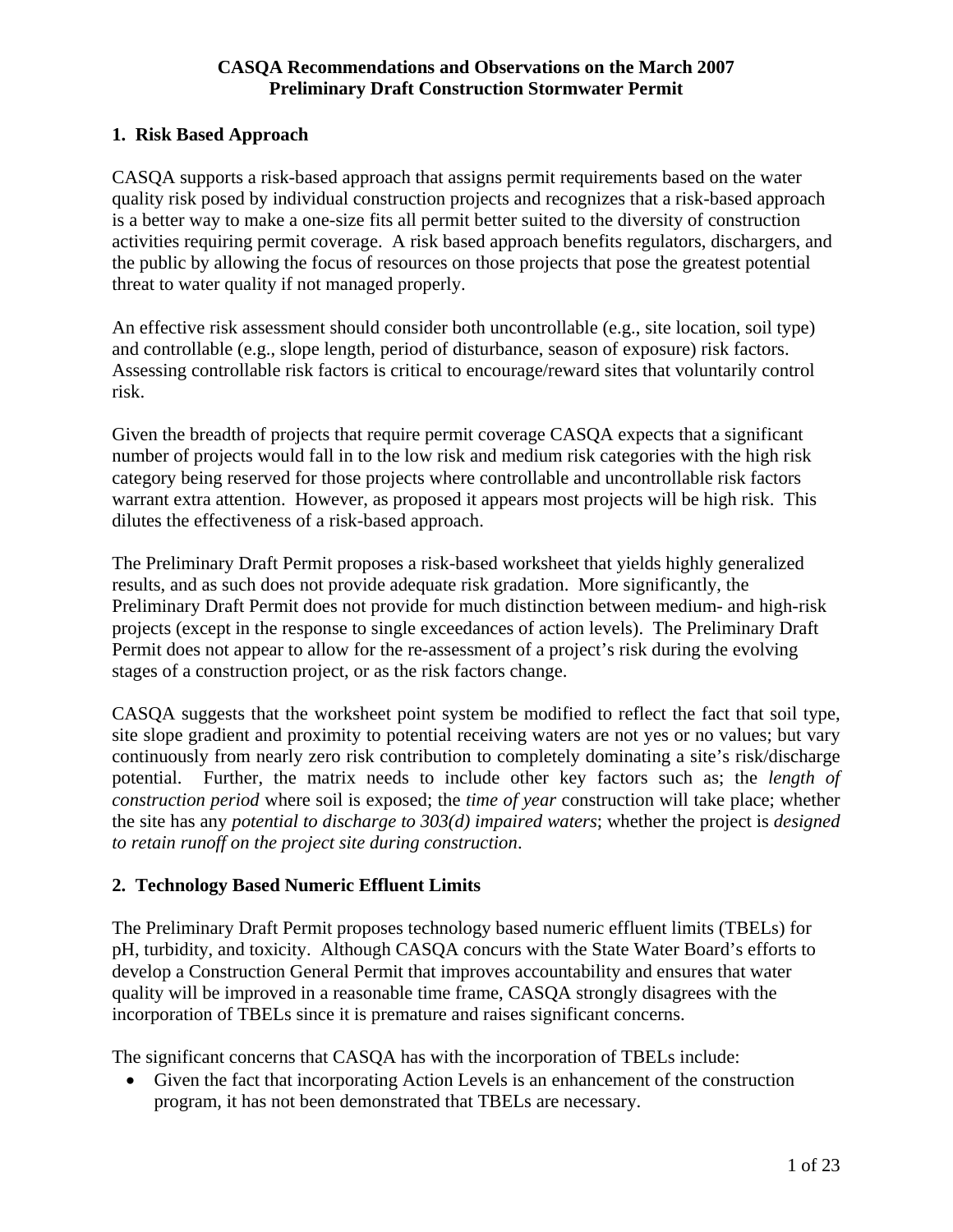- The proposed TBELs were not developed using standardized or rigorous protocols similar to what EPA uses when developing TBELs and did not appear to consider important factors such as cost, feasibility, and effectiveness.
- The proposed TBELs did not consider many of the Blue Ribbon Panel concerns.
- If TBELs are necessary they should be developed with a robust dataset and this permit term should be used to collect the necessary data and/or conduct the necessary special studies.
- The use of TBELs that have not been well developed and are in the process of being tested may result in unintended consequences such as antibacksliding conflicts should the TBEL need to be revised in the future.
- The use of TBELs in this experimental fashion puts the dischargers at significant risk for third party action.

These points are discussed in more detail below.

#### *It Is Unclear that TBELs Are Necessary*

The Blue Ribbon Panel Report recommendations regarding the use of TBELs for stormwater discharges from construction activities were as follows:

*"It is the consensus of the Panel that active treatment technologies make Numeric Limits technically feasible for pollutants commonly associated with stormwater discharges from construction sites (e.g. TSS and turbidity) for larger construction sites. Technical practicalities and cost-effectiveness may make these technologies less feasible for smaller site, including small drainages within a larger site, as these technologies have seen limited use at small construction sites" (Page 15)* 

However, they also noted that – *"Whether the use of Numeric Limits is prudent, practical, or necessary to more effectively achieve nonpoint pollution control is a separate question that needs to be answered, but is outside of the scope of this Panel" (Page 15)* 

Thus, while the Blue Ribbon Panel concluded that TBELs can be developed and may be feasible for discharges from construction sites that utilize active treatment technologies, they did not determine whether the use of TBELs was practical, prudent, or necessary at this time; rather they left that policy decision to the State Water Board.

The response to the Blue Ribbon Panel Report was two-fold. First, State Water Board staff determined that TBELs are necessary, and, second, staff incorporated Action Levels to enhance the program. The Fact Sheet (page 20) states that:

- *"…Staff does not recommend relying primarily on NELs to improve storm water quality…staff believes that there is other less costly and contentious ways to increase performance that are worth trying first."*
- *"…selected NELs will be used to supplement the AL approach, for two reasons. First, this will allow for lessons learned about how both the NEL and AL approach work. If the AL approach does not work well, an NEL approach can be considered. Second, using a few NELs will create an incentive for dischargers to make the AL approach work*."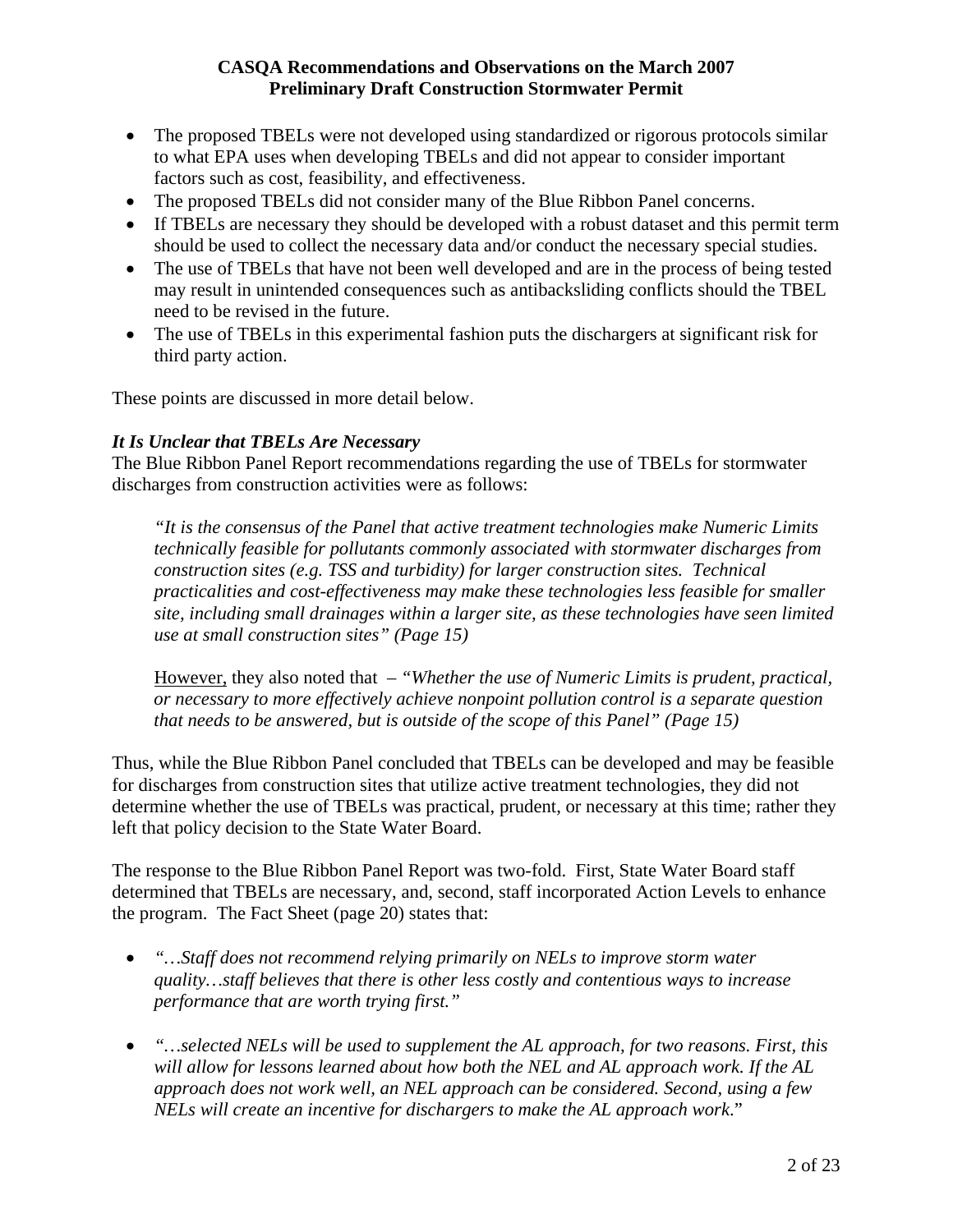While the Fact Sheet identifies that the use of NELs within the permit are likely to be costly, it suggests that the dischargers can experiment with the use of ALs and NELs to determine what works. Given the fact that the dischargers will expend significant resources, face potential fines/penalties, and potential ramifications regarding anti-backsliding if they are unable to comply with such an experiment, this type of rationale should not form the basis of the regulatory approach for this permit.

In addition, CASQA agrees with staff that TBELs should not be considered "necessary" unless it is determined that Action Levels were not effective. In addition, we submit that it is more appropriate to use Action Levels and TBELs in sequence instead of concurrently. This is especially true in the initial stages when it is necessary to determine the effectiveness of these new approaches and allow time for "lessons learned".

# *The TBELs Were Not Developed With the Rigors of EPA Protocols to Develop TBELs*

CASQA and others in the regulatory and scientific communities recognize that, although the science of stormwater quality management continues to emerge and develop, there is currently not enough information to derive appropriate technology based numeric effluent limits for construction dischargers. In addition, USEPA recognizes this through its continued support of the interim permitting approach, which is applicable to discharges from municipal separate storm sewer systems (MS4s) and stormwater discharges associated with industrial activity.

Further, before technology based numeric effluent limits can be appropriately derived and incorporated into stormwater permits, the processes to derive numeric limits for stormwater discharges must be developed and must incorporate a scientifically sound and defensible methodology. The development of technology-based effluent limits should follow a similar process used by USEPA when developing national technology-based effluent guidelines (consistent with the pretreatment programs) (**Attachment A**). The use of the EPA or similar well-established process is critical for the successful development of appropriately derived TBELs. Anything short of this effort would likely cast the limits into question.

Since such a process has not yet been defined or demonstrated, the permit must continue to clearly emphasize the iterative BMP-based approach as the process for demonstrating permit compliance. As a result, CASQA strongly recommends the continuation of the iterative BMPbased approach (enhanced with the use of Action Levels) to improve the quality of stormwater discharges from construction sites, rather than the imposition of numeric effluent limits.

Notwithstanding the above, CASQA recognizes that this permit term could be used to identify the methodology and develop the robust dataset that would be necessary for an appropriately derived TBEL.

# *The TBELs Do Not Address Many of the Blue Ribbon Panel Concerns Regarding Their Implementation*

The Blue Ribbon Panel Report recommendations regarding the use of TBELs for stormwater discharges from construction activities were as follows: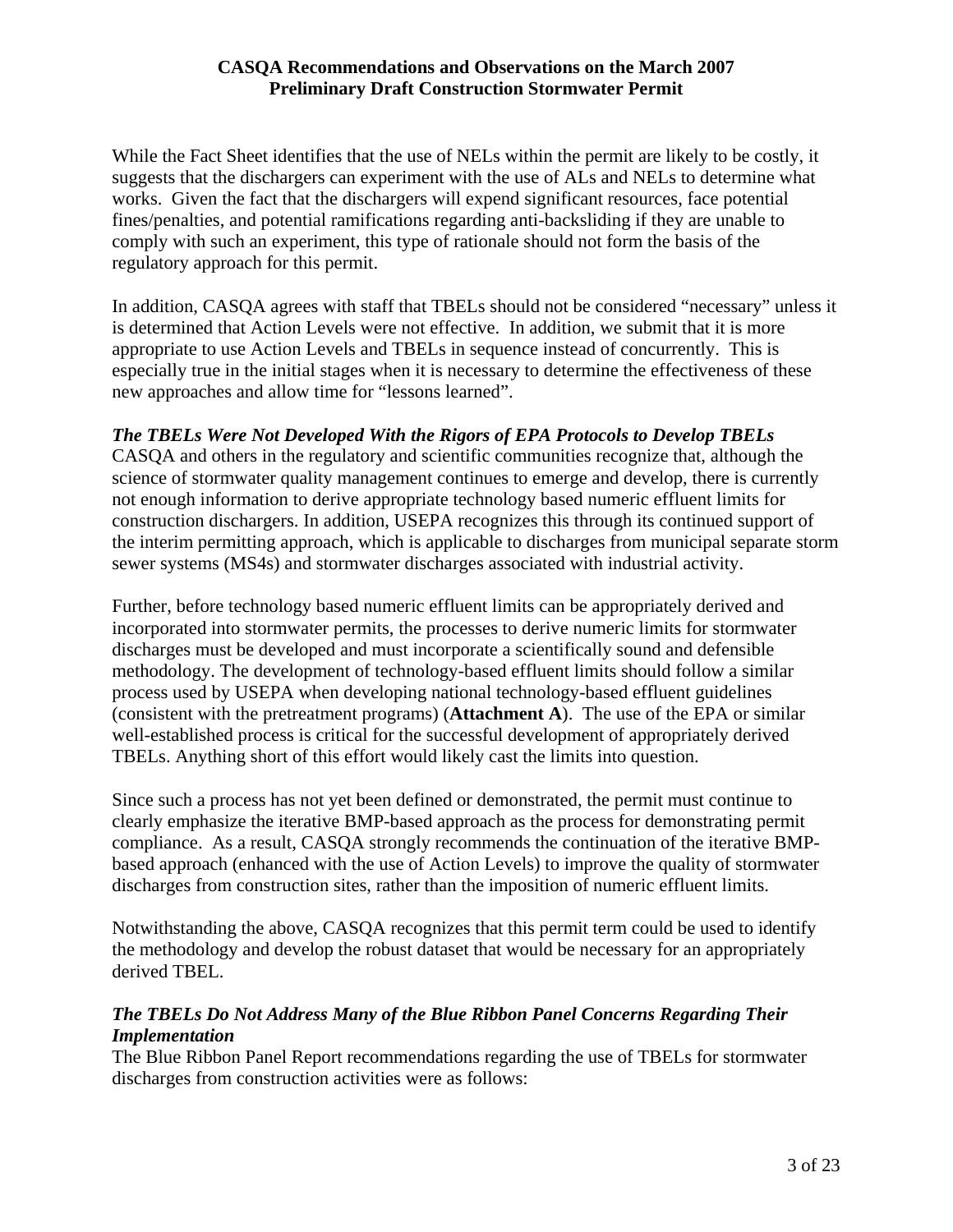*"It is the consensus of the Panel that active treatment technologies make Numeric Limits technically feasible for pollutants commonly associated with stormwater discharges from construction sites (e.g. TSS and turbidity) for larger construction sites. Technical practicalities and cost-effectiveness may make these technologies less feasible for smaller site, including small drainages within a larger site, as these technologies have seen limited use at small construction sites" (Page 15)* 

However, while the Blue Ribbon Panel concluded that technology based Numeric Limits were technically feasible, the Blue Ribbon Panel had several reservations and concerns including the following:

- The use of active treatment systems may be more cost-effective for larger construction sites  $($ > 5 acres);
- When using ATS, full consideration must be given to toxicity-related issues and other environmental effects;
- Seasonality should be considered when applying NELs;
- Construction site activity/conditions should be considered when applying NELs;
- Action Levels should be considered when NELs are not feasible or applicable;
- NELs or ALs should be considered for pH commensurate with the capacity of the dischargers and support industry to respond;
- Phased implementation should be used for NELs and ALs
- Average discharge concentrations should be used to determine compliance with NELs and ALs;
- NELs and ALs may need to be different for water quality limited water bodies for sediment and turbidity;
- A design storm should be established for NELs and ALs;
- NELs and ALs should encourage load reductions; and
- The monitoring of discharges to comply with NELs and ALs may be costly this needs to be considered.

Although the Fact Sheet identified that State Water Board staff relied heavily on the Blue Ribbon Panel Report, the permit provisions and Fact Sheet do not comprehensively address the issues raised by the Blue Ribbon Panel. For example, the Preliminary Draft Permit and Fact Sheet do not address the need to establish a design storm during which the NELs would be in effect, and beyond which the NELs would not apply. For example, Finding 11 (page 4) states:

*"This General Permit includes a NEL for pH because it is feasible, regardless of storm size event, for the discharger to isolate, contain and, if necessary, treat storm water that comes into contact with any of these construction materials.* 

In fact, CASQA submits that, in proposing TBELs for the Preliminary Draft Permit, the State Water Board did not consider many of the Blue Ribbon Panel concerns, and that the very issues that were requested of the Blue Ribbon Panel when answering the "Question" regarding the feasibility of developing numeric limits were not considered, including:

(1) The ability of the State Water Board to establish appropriate objective limitations or criteria;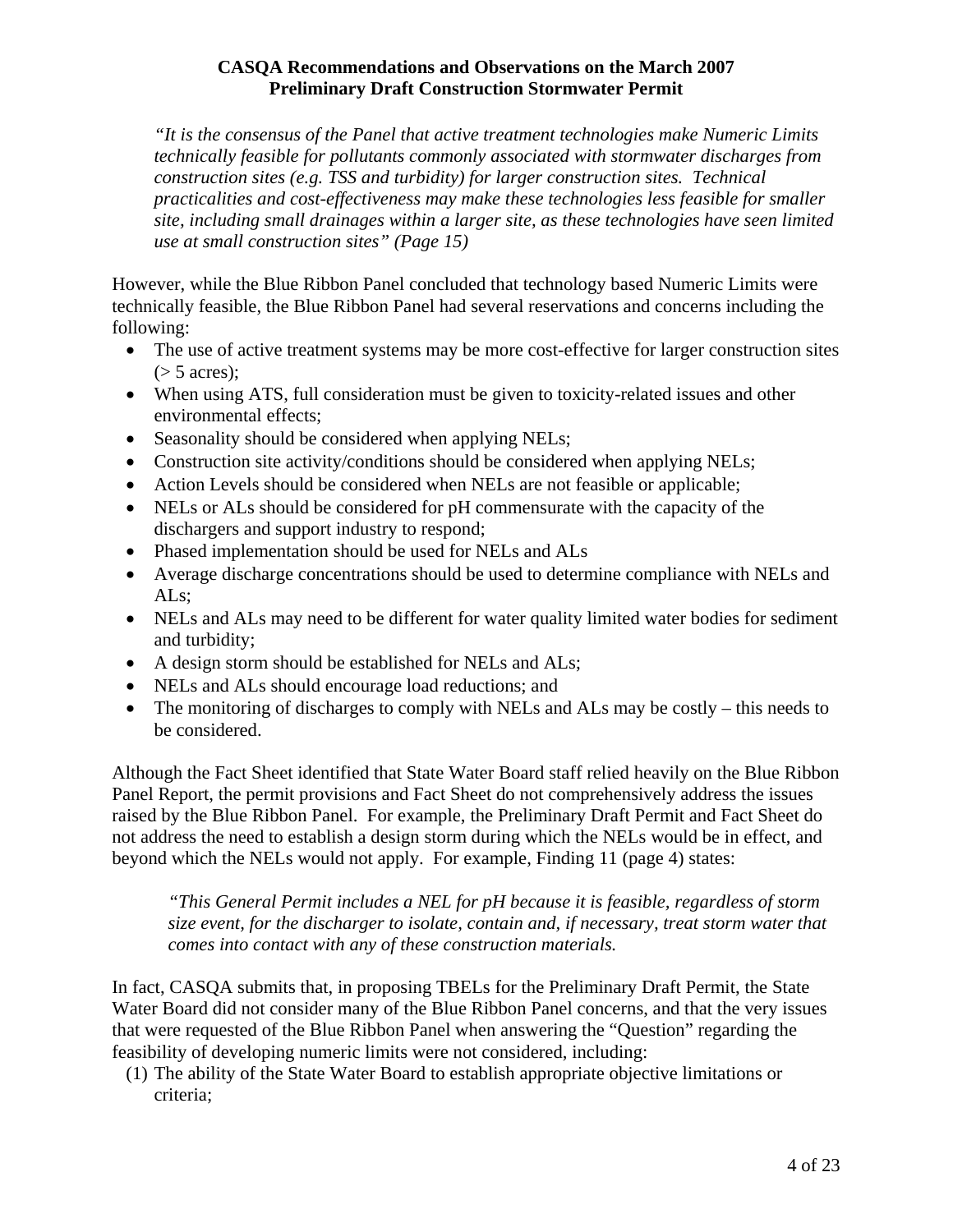- (2) How compliance determinations would be made;
- (3) The ability of dischargers and inspectors to monitor for compliance; and
- (4) The technical and financial ability of dischargers to comply with the limitations or criteria.

#### *The Preliminary Draft Permit Does Not Address The TBEL For Toxicity*

Although the Fact Sheet states that technology based numeric effluent limits are only being proposed for pH and turbidity, in fact, numeric effluent limits are established for pH, turbidity and toxicity within Section IV. 3. and 4. of the permit. The toxicity limit is particularly troublesome since the Fact Sheet clearly acknowledges that, although the Permit requires the use of ATS, State Water Board staff are concerned about the potential acute and chronic impacts of the polymers and other chemical additives that may be used in such systems. In addition, it is currently unclear what type of technology-based limits could even be expected for toxicity and how the existing number was derived.

CASQA recommends that toxicity issues associated with ATS operations and discharges be determined in before such systems are implemented in California, and that the numeric effluent limit for toxicity be eliminated from the permit.

#### **Conclusions Regarding TBELs**

Although CASQA understands that the State Water Board is attempting to address the recommendations of the Blue Ribbon Panel Report within the Preliminary Draft Permit, the use of TBELs is premature and unnecessary. CASQA and others in the regulatory and scientific communities recognize that, although the science of stormwater quality management continues to emerge and develop, there is currently not enough information to derive appropriate TBELs for construction dischargers. Further, before TBELs can be appropriately derived and incorporated into stormwater permits, the processes to derive numeric limits for stormwater discharges must be fully developed and must incorporate a scientifically sound and defensible methodology that is in accordance with USEPA protocols. However, since such protocols were not followed, the Construction General Permit must continue to clearly emphasize the iterative BMP-based approach as the process for demonstrating permit compliance.

CASQA strongly recommends that the TBELs be removed from the Preliminary Draft Permit and that this permit-term be used to collect data to support TBELs in the next permit should they be deemed necessary. However, CASQA does support the use of action levels as a constructive "next step" to provide more accountability and direction to construction dischargers as they implement SWPPPs and evaluate their effectiveness

#### **3. Action Levels (ALs)**

The Preliminary Draft Permit proposes Action Levels (ALs) for pH, turbidity, and TPH. CASQA supports the use of ALs where they are scientifically defensible and where adequate data is available to appropriately establish them. Consistent with the Blue Ribbon Panel Report, CASQA supports the use of ALs that are designed and selected to identify upset conditions that would allow "bad actors" to receive additional attention and use of a monitoring strategy that provides immediate feedback.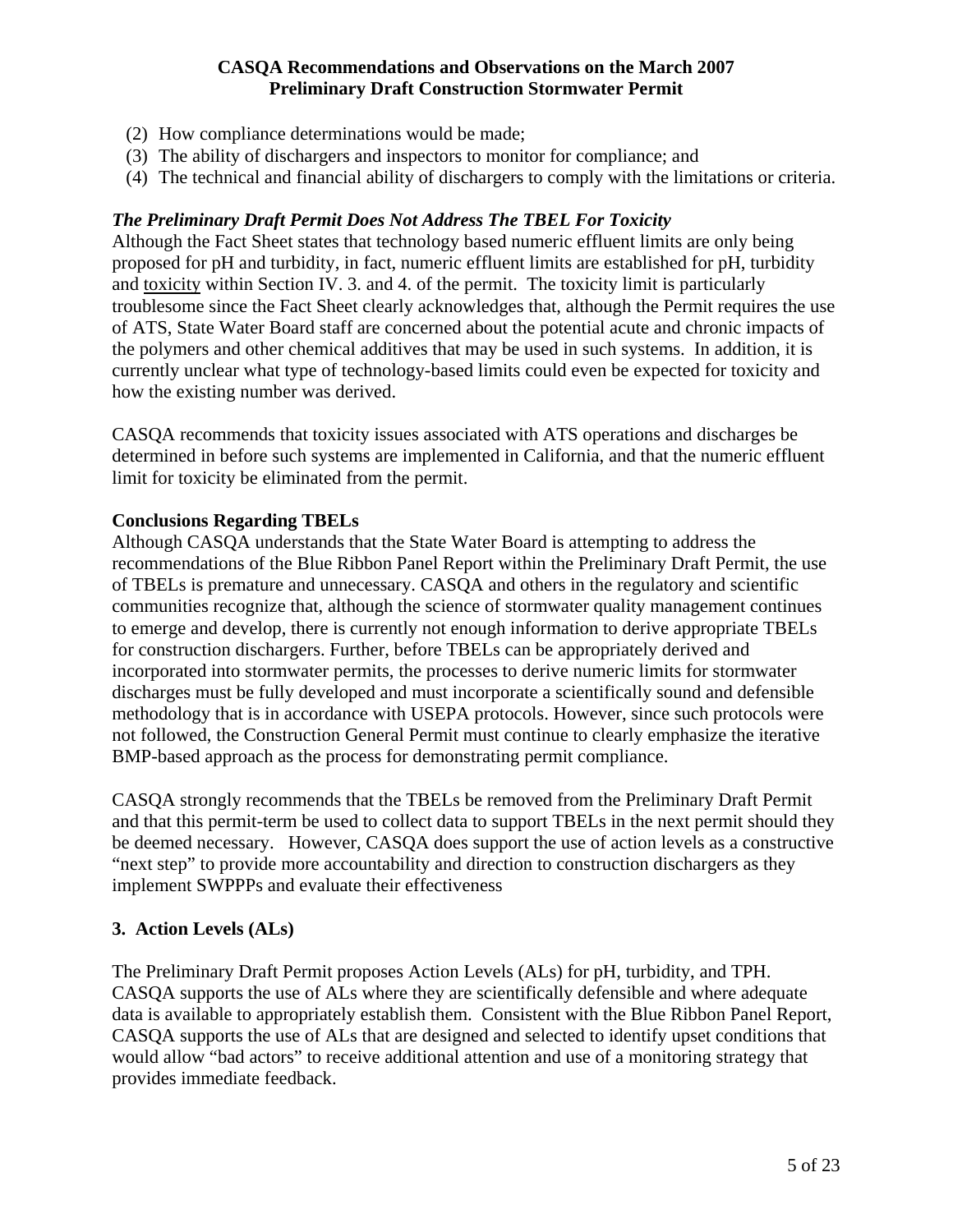The parameters pH and for turbidity appear to be well selected to target common construction site pollutants and allow dischargers to use commonly available field meters to make in-field assessments of BMP performance and effect immediate responses to field measurements.

Although we concur with the State Water Board's efforts to incorporate ALs, we have a few concerns/issues that we would like addressed within the Permit.

CASQA's concerns include:

- The definition for ALs within the Preliminary Draft Permit needs to be consistent with the Blue Ribbon Panel definition.
- Appropriate statistics should be used to identify "bad actors" and establish corresponding ALs.
- CASQA strongly recommends that for the AL concept to be effective, it must rely upon the use of indicators that can be measured with field meters.

## *Definition Should Reflect Blue Ribbon Panel Definition*

The Preliminary Draft Permit Action Level definition is not consistent with the Blue Ribbon Panel Report.

The Blue Ribbon Panel Report (page 8) identified an Action Level as an "upset" value that is clearly above the normal observed variability and is an interim approach that would allow the identification of "bad actors" to receive additional attention. The Blue Ribbon Panel called the Action Level an "upset" value because the water quality discharged from such locations would be enough of a concern that most all would agree that some action should be taken.

The Preliminary Draft Permit defines Action Level as follows (Glossary page 32):

*The Action Level is used to determine if best management practices are effective; it is not an effluent limit. If any storm water sample exceeds the action level, then the discharger shall evaluate the BMPs and their adequacy and take the necessary corrective actions.* 

The Fact Sheet goes on to state (page 34) that the "primary purpose of ALs for the dischargers is to inform them of the effectiveness of their on-site measures. However, since these are technology based numbers, they are not necessarily good indicators of compliance with downstream water quality standards."

While CASQA agrees with the application of the Action Levels, the definition needs to be revised to reflect the definition within the Blue Ribbon Panel Report so that the ALs reflect "upset" values and are not de facto TBELs, especially since they were not developed utilizing TBEL methodologies.

# *Appropriate Statistics Should Be Used to Identify Bad Actors*

As noted above, the Preliminary Draft Permit currently uses an AL definition that is not consistent with the Blue Ribbon Panel Report and, as a result, incorporates ALs that are technology based instead of upset values. In addition, the methodology used to develop the ALs was inconsistent from constituent to constituent.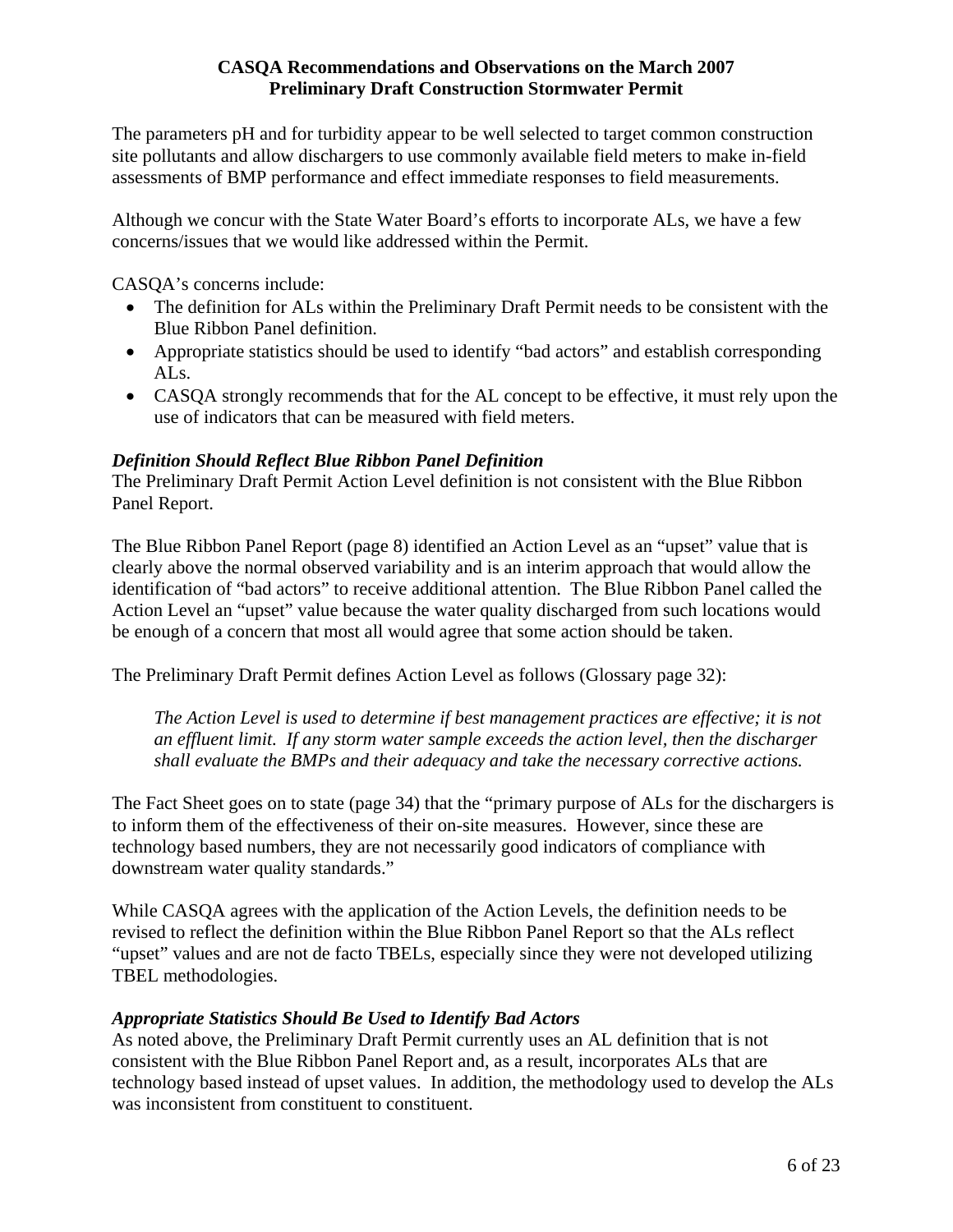- pH ALs were calculated by using one standard deviation above and below the mean pH of runoff from highway construction sites (Fact Sheet page 35).
- Turbidity ALs were calculated by using the average sediment loads for each of the five California ecoregions (Fact Sheet page 35).
- TPH ALs were calculated by an evaluation of literature that identified that typical oil water separators should be designed and maintained to reduce effluent concentrations to 15 mg/L (Fact Sheet page 37).

Since the Preliminary Draft Permit utilizes a definition for ALs that resulted in technology based values instead of upset values, the ALs need to be recalculated and, when recalculating them, use a consistent methodology.

CASQA recommends that additional data, representing construction projects from all regions of the state be considered before establishing an AL and that at minimum two standard deviations be used to calculate the upset value.

# **Use of AL for TPH is Not Appropriate for Construction Activities**

The use of TPH to assess construction site runoff does not appear to have the same universality applicability to construction operations, and may only be suitable for certain stages of the construction. Further, analysis of discharge samples for TPH requires the use of an analytical laboratory. Certified results are available at best several days and at worst more than 30 days after sample submission. This parameter, therefore does not allow for the type of timely feedback into the construction process that achieved by pH and turbidity measurements. CASQA recommends that the AL for TPH be deleted.

# **Use of AL for pH and Turbidity**

The parameters pH and turbidity appear to be well selected to target common construction site pollutants and allow dischargers to use commonly available field meters to make in-field assessments of BMP performance and effect immediate responses to field measurements.

# **Relationship of Turbidity and Suspended Sediment**

The Fact Sheet states an assumption of a 1:1 ratio between turbidity (NTU) and suspended sediment concentration (mg/L). This statement should be supported with citation of scientific studies or removed from the Fact Sheet. Many studies show no relationship. Although the Caltrans study cited does indicate a correlation between TSS and turbidity in construction site discharges where the turbidity is expected to be related to sediment, it was not a 1:1 ratio, and most of the literature on turbidity, especially in natural waters where there are numerous factors that can influence turbidity, indicate no consistent relationship between TSS and turbidity.

#### **4. Statewide Stormwater Policy**

The regulatory approach proposed in the Preliminary Draft Permit (i.e., use of numeric effluent limits and action levels) represents a significant departure from the current regulatory approach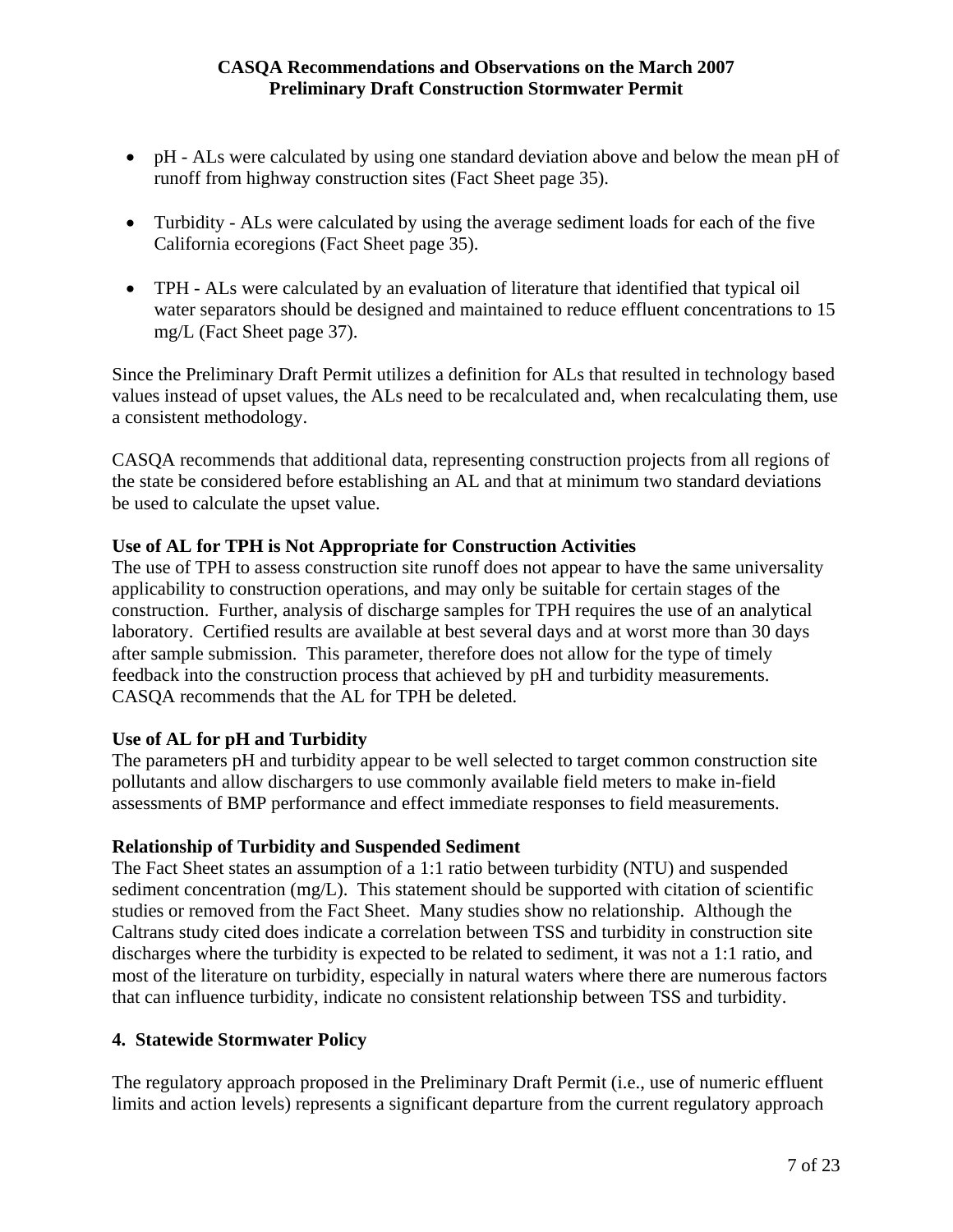(i.e., use of iterative BMP based approach) and begins to define a new statewide policy for the regulation of stormwater discharges within the state. Although the proposed regulatory approach is defined as a part of a storm water program strategy, the fundamental shift from an iterative BMP based approach to a TBEL and action level based approach clearly represents a shift in policy in how the State Water Board is proposing to regulate stormwater discharges from construction sites.

Section III of the Fact Sheet presents the General Construction Permit rationale and the "overall storm water program strategy" for Construction, Industrial and Municipal permits. In defining the problem the Fact Sheet states that "it is critical to recognize that the BMP solution to stormwater problems has been inadequate, based on 15+ years of experience with construction, industrial, and Phase I MS4 storm water permits" and that this is evidenced by the growing number of impaired water bodies. The Fact Sheet then concludes that "more effective regulatory tools for storm water management are needed" and that the solution is the use of numeric effluent limits and action levels.

Although it is called a strategy or solution approach, we believe that the discussion constitutes a framework for a statewide stormwater policy and begins to define when the regulatory approach should shift from:

# **Iterative Approach**  $\Rightarrow$  **Iterative Approach with**  $\text{ALS} \Rightarrow \text{TBELs}$

It appears that the State Water Board has gone to great length to craft terms that seem to imply a general discussion but in reality is the framework for a stormwater policy. This solution approach, although informative lacks supporting documentation as to when and how one transitions from one element to another. Furthermore the "strategy" is missing discussion regarding the development of TBELs, the use of water quality based effluent limits, and TMDLs. Finally, it is unclear how the performance based stormwater program discussed on page 21 of the Fact Sheet is integrated into the "solution approach". Given the implications of this "solution approach" CASQA submits that this policy/framework needs to be developed outside the Preliminary Draft Permit so that it receives full public review and participation. Our additional concerns and suggestions are detailed below.

#### *The State Water Board Needs to Develop a Statewide Policy*

While CASQA agrees that elements of stormwater programs can be improved and has suggestions for doing so, the regulatory approach utilized by the State must be carefully considered and developed within an overarching statewide policy so that there is clear direction instead of a permit by permit ad hoc approach.

For the past few years CASQA has been calling for the development of a statewide stormwater policy. This call has been based on our collective experience with the first 15 years of stormwater permit implementation and the fact that such policy direction is necessary for the success of the stormwater program. Although the State Water Board staff held two workshops in 2005 to discuss the development of a stormwater policy, no additional emphasis has been placed on developing the policy. However, the lack of a Stormwater Policy is leading to inconsistent approaches to permit compliance and program assessments.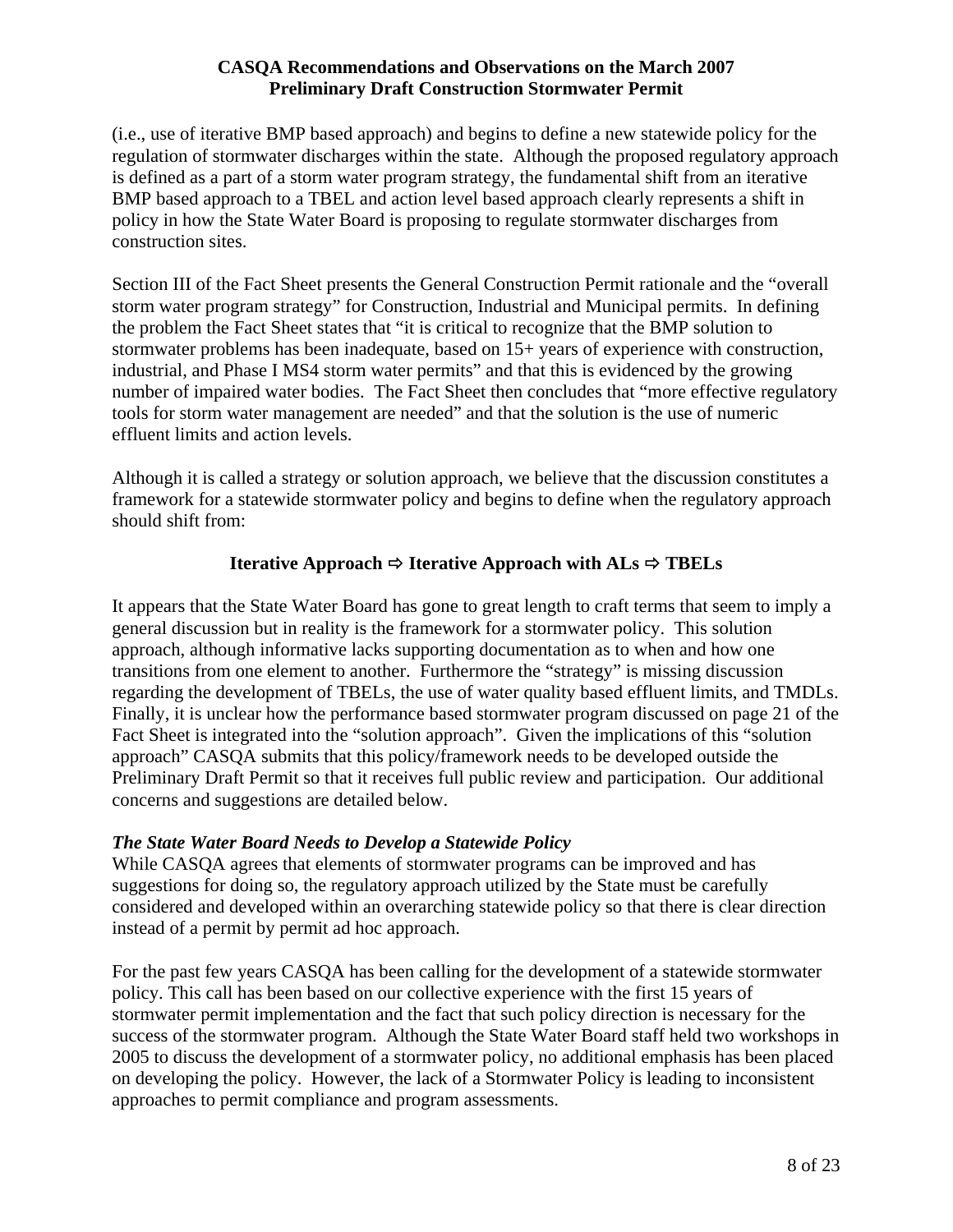These inconsistencies are most recently evidenced by the conflicting regulatory approaches that have been proposed in the Preliminary Draft Permit and the Draft Ventura Municipal Permit. Regardless of the fact that they are addressing different types of stormwater discharges, the State Water Board staff and Regional Water Quality Control Board staff (absent direction from the State Water Board) clearly interpreted the Blue Ribbon Panel report in different ways and are attempting to define an appropriate regulatory response through the corresponding Permits. In fact, the very definition, derivation, and implementation of Action Levels within both permits are inconsistent with one another.

Consistent with our previous comments, the State Water Board would be well served to use the development of a statewide stormwater policy as the vehicle to describe the process for having stormwater dischargers meet and protect water quality standards. Among other things, the policy could identify when it is appropriate to shift from an iterative BMP-based approach to technology-based effluent limits and/or water quality-based effluent limits as well as the process that should be followed in order to derive appropriate and scientifically sound numeric limits and how performance based metrics can be incorporated. The policy should also reflect the integration of TMDLs.

Once developed, this policy would provide the necessary guidance in the development of general permits, be they construction, industrial or municipal. Therefore, we strongly recommend, prior to the State developing a construction general permit that switches from an iterative BMP-based process to technology based numeric effluent limits, that the State identify a constructive and progressive approach through the development of a statewide policy.

# *Absent a Statewide Policy the State Water Board Should Consider the Progressive Approach Developed by CASQA*

Instead of declaring the program as inadequate and assigning TBELs and ALs, the State Water Board should consider the Progressive Approach for Regulating Stormwater Discharges (*Progressive Approach*) that was developed by CASQA so that there is a clear roadmap for how stormwater dischargers will be regulated in California and when one should progress from one regulatory approach to another.

As you may already know, CASQA has developed guidance for regulating stormwater discharges through our proposed *Progressive Approach*. This approach was presented to the State Water Board during the initial Sacramento workshop on the Blue Ribbon Panel Report. The State Water Board members were interested in the approach and requested CASQA to make an expanded presentation at the Los Angeles workshop. We also have shared our approach with selected environmental groups; again, with relative agreement in principle that accountability is needed as well as follow up action. A graphic representation of our approach is provided below (Figure 1). Embedded in our approach is the concept of quantifiable measurements that may be used to assess the progress and effectiveness of the stormwater management program. Such quantifiable measurements may take the form of the "upset values" for monitoring as well as "performance standards" for program implementation.

The *Progressive Approach* identifies various regulatory options that can be used when regulating stormwater dischargers and identifies that there may be a progressive shift in the regulatory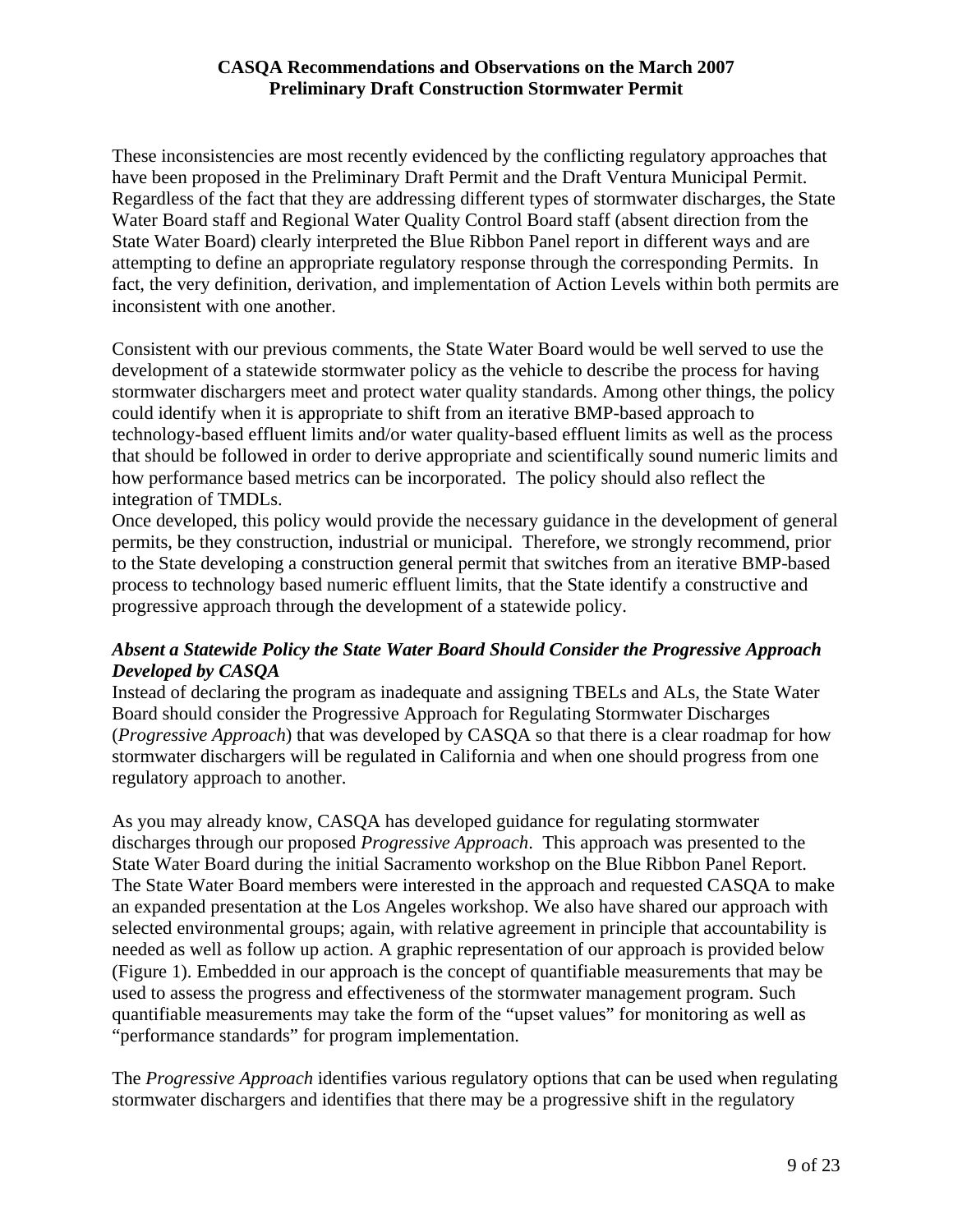approach. However, the *Progressive Approach* also identifies that the regulatory option may succeed in progression as warranted and that the information collected in a particular option would support the development of the next option.

While the regulatory approach that is used in California is currently at Option 1, CASQA has acknowledged that more can be done and has proactively identified how the industrial, construction and municipal discharges may evolve their programs to move to Option 2. CASQA supports the use of "Option 2" and Action Levels, however we do not support the use of technology based or water quality based numeric effluent limits at this time due to the reasons noted above.



# **Regulatory Options**

**Figure 1. CASQA** *Progressive Approach*

# **5. Hydromodification**

CASQA believes that hydromodification requirements are inappropriate for the general construction activity permit, that it distracts focus from the water quality threats posed by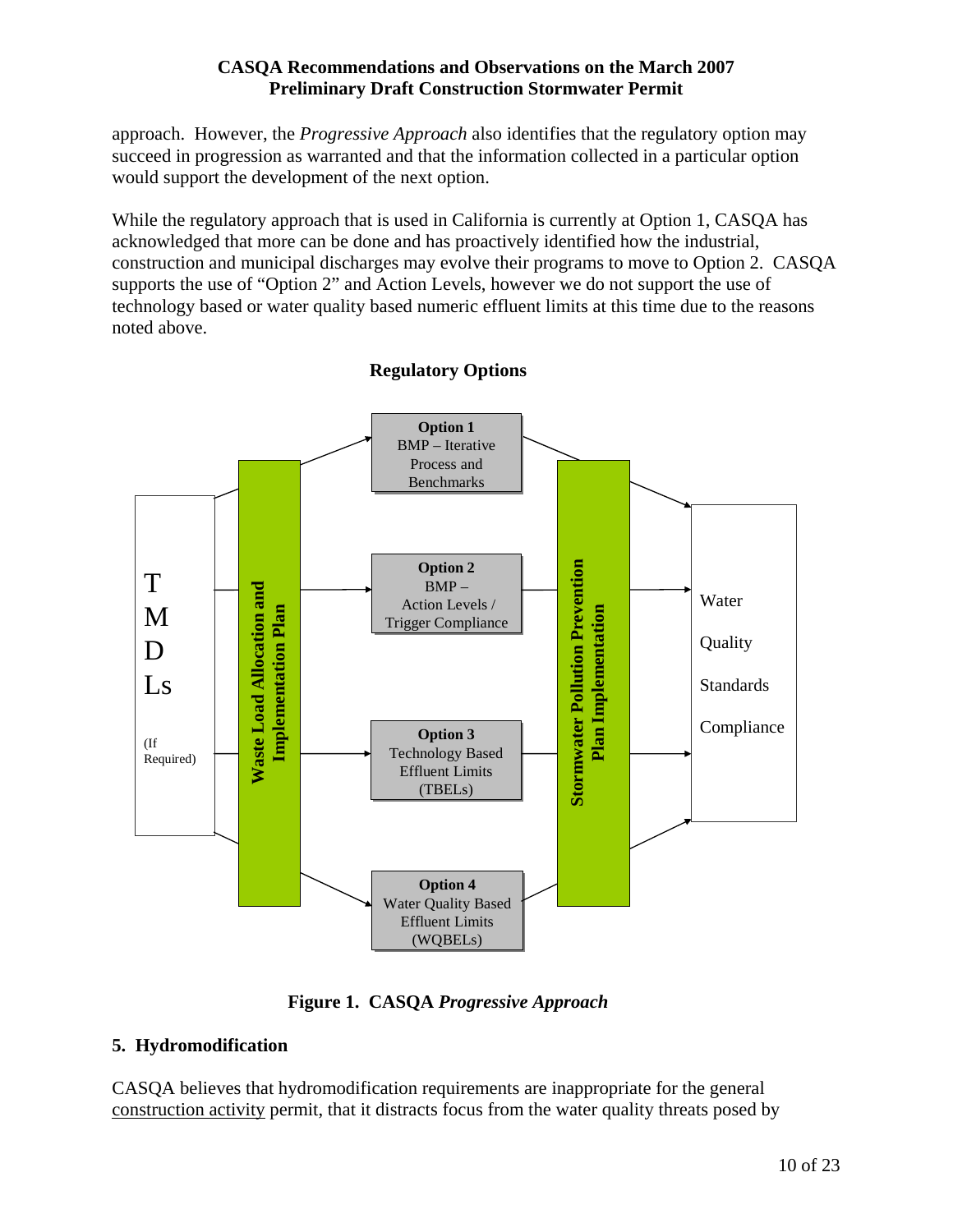construction activity, that it fails to consider regional and watershed specific issues, and that it does not consider long-term maintenance and long-term effectiveness of the practices.

Other regulatory mechanisms through Phase I and Phase II MS4 permits, California Environmental Quality Act (CEQA), 401 Water Quality Certifications, and development plan approvals are all more appropriate tools to regulate these potential impacts. Given the current emphasis on including regional and watershed-specific hydromodification controls in municipal stormwater permits the inclusion of these requirements in the construction permit is duplicative and confusing, as well as inconsistent with the recently adopted hydromodification control requirements in some MS4 permits.

Construction is the final stage in the development of a project site. The Fact Sheet (pg. 13) defines hydromodification impacts as being due to urbanization and the introduction of impervious surfaces and alteration of stream channels. The decisions associated with the creation of impervious surfaces and alterations of streams are not made during construction nor do they manifest themselves for a significant period of time during construction; these decisions are evaluated and selected during project planning and to a lesser extent during project design.

The Fact Sheet (pg. 10) stated that the new hydromodification standards of the Permit are designed to "avoid, minimize and/or mitigate the hydromodification impacts." The use of the terms "avoid," "minimize" and "mitigate" are commonly associated with environmental evaluations under the requirements of the CEQA, which are conducted during the project planning stage. Thus the proper project stage to evaluate hydromodification and determine strategies for avoidance, minimization or mitigation is during project planning and design prior to coverage under the Construction General Permit. This is also the appropriate stage of the project to handle the costs associated with strategies and features of the project that fundamentally change the hydraulic design and layout of major elements of the project.

A primary component of hydromodification assessment that is absent in the proposed program is the assessment of the project receiving water. There are numerous cases where hydromodification will have no environmental impact such as when the receiving channel is engineered or is a large water body such as a lake.

While CASQA recommends that the hydromodification requirements be removed entirely from the construction permit, should the State choose to keep some form of this requirement, significant revisions are needed to completely defer to the hydromodification requirements of an MS4 program for projects within the jurisdiction of such a program.

Additionally, if any form of the hydromodification requirements remain in the permit in some form, it will be critical to establish a phase in schedule for these requirements as suggested in the Fact Sheet. Projects already in construction, those that have completed their land development approval processes with local agencies, and those projects funded by public entities will not be able to redesign to meet the new requirements.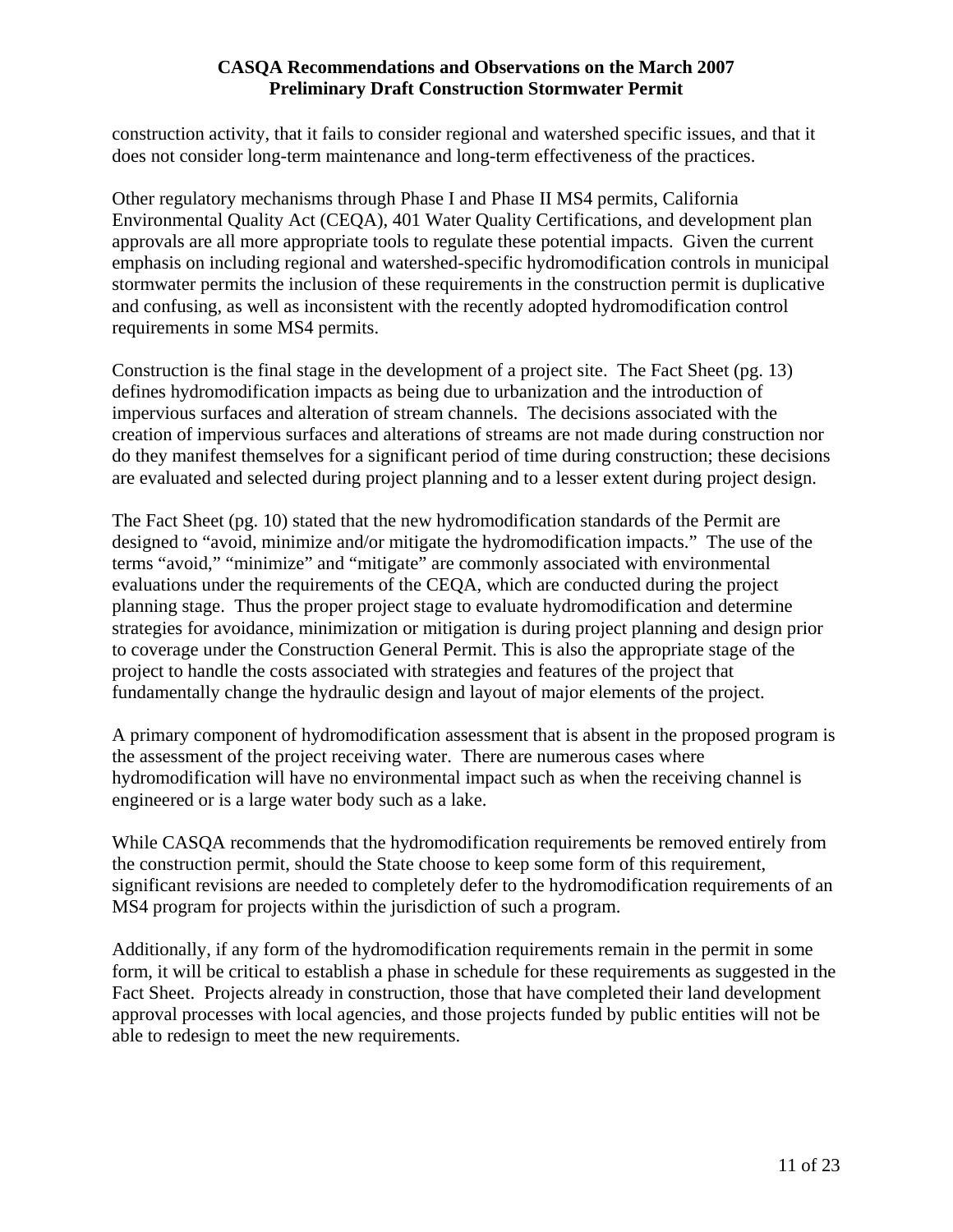#### **6. Certification Requirements**

Specifying minimum requirements for SWPPP writers and implementation staff is appropriate and a needed element of the program. The Preliminary Draft Permit specifies two levels of qualifications: qualified SWPPP developers (QSD); and qualified SWPPP Practitioners (QSP).

Conceptually, it is critical that the QSP, who is the on-site SWPPP responsible person, be authorized by the permit to make and implement decisions regarding field activities to comply with the permit. To this end, the QSP must be able to write and modify Rain Event Action Plans, modify sampling plans, modify SWPPPs, write ALEERs, etc.

CASQA is concerned about the limitation of the QSD to certain professions or degrees, especially when it is not evident that the professions or degrees specified provide an adequate background in construction storm water pollution prevention plan development. The specification of these professions and degrees will also limit the pool of otherwise qualified and experienced SWPPP developers.

The intended content and expected length of the QSD and QSP courses should be discussed in the Fact Sheet to give dischargers and idea of the resource commitment that will be expected. CASQA supports the phase-in of this requirement and recognizes that it will be important that these courses be offered concurrent with the release of the permit, and numerous times across the State, as there will be many professionals seeking the training.

As an alternative to the limitation of either the QSD or QSP to specified professions or degrees, CASQA recommends that these qualifications be awarded to those that demonstrate competency by completing the state-sponsored or other state-approved training programs. For instance, the CPESC certification could be recognized by the state as providing demonstration of competency. Until such a program could be fully implemented, individuals with 5+ years of demonstrated experience and training in writing construction SWPPPs be considered qualified to develop SWPPPs (QSD) and implement SWPPPs (QSP).

# **7. Minimum BMPs**

Conceptually CASQA supports the specification of minimum BMPs in the permit language as a way to establish a baseline of BMPs that all sites must implement. Therefore permit specified minimum BMPs must be achievable for all projects from the smallest infill project to the largest master planned community.

The Preliminary Draft Permit recognizes five stages of construction activities that a project may go through; preliminary, mass grading, streets and utilities, vertical construction, and postconstruction. CASQA believes that inclusion of the first four of these stages is a good method of evaluating the potential sources of pollution from construction activity as the project progresses and suggests that this model be incorporated more fully developed in the SWPPP and permit requirements. (Post-construction, as defined in the permit is not part of the construction activity, and should be eliminated from this discussion.) This model establishes a strategy by which to phase the development of the SWPPP or trigger the revision of the REAP. Additionally,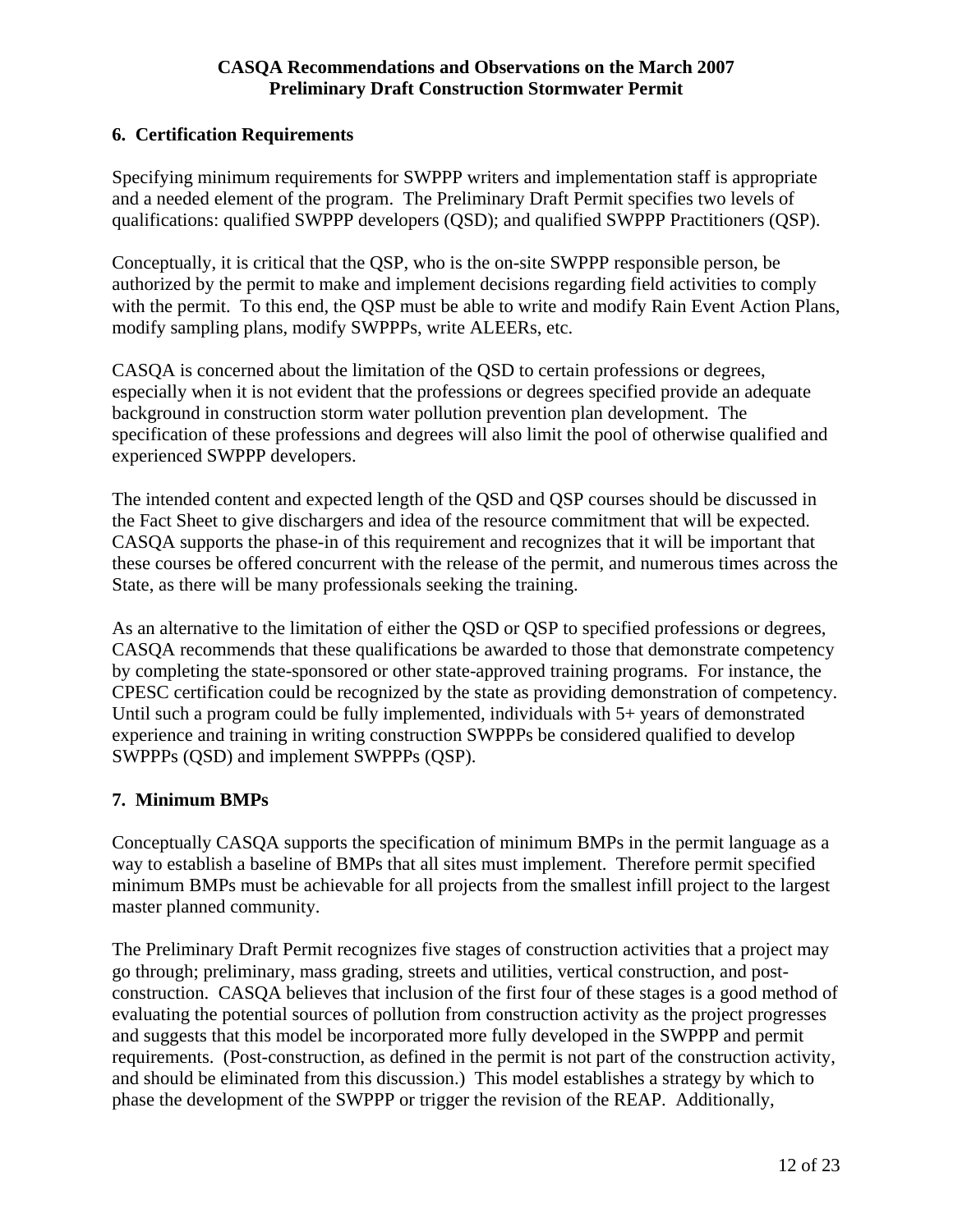minimum BMPs would be different for each stage, and projects that do not include one of the stages could eliminate that set of minimum BMPs from consideration. This staging approach would also facilitate land transfers that may occur during the course of a project, especially large land development projects.

CASQA is concerned that while, many of the specified minimum BMPs are appropriate minimum controls for different stages of construction, they are not appropriate for all stages, for instance landscape material management is not appropriate for the Preliminary Stage. Some of the proposed minimum feasible for all construction projects, such the requirement to place a potable toilet in a soil area may not be feasible for an urban infill project. Additionally, some of the required BMPs would significantly interfere with normal construction operations and good alternatives exist for the required BMP, such as requiring fueling and maintenance in a designated area where simple housekeeping practices can prevent releases during these activities. **Attachment B** provides suggestions for language changes for proposed minimum BMPs and assesses their general applicability and feasibility to the Preliminary/Mass Grading Stages, Vertical Construction Stage, and the Streets and Utilities Stage.

## **8. Permit Registration Documentation (PRD) and Public Review**

The process for obtaining permit coverage and achieving public review is not clear in the Preliminary Draft Permit. Specifically, it is unclear whether construction may proceed once a discharger has submitted the permit registration documents and fee or whether the discharger must wait until the end of the public review period.

CASQA recommends that the language be clarified to state that the permit is effective once all the required documentation is submitted, with the condition similar to the Order 99-08-DWQ that an adequate SWPPP has been developed, certified, and implemented.

Submission of final SWPPP as part of the PRD will be very difficult to achieve, without significant delays in the construction process. While some elements of the SWPPP can be developed long in advance of the actual construction project on traditional design projects, other elements such as the specific construction subcontractor (and likely the QSP) will not be known until just before construction starts, at which point a 90-day delay may well mean forcing a project into the rainy season. Similarly, for design-build projects, SWPPP elements might not be known until just before they are constructed.

The Preliminary Draft Permit alludes to submitting the permit fee within seven days of submitting the PRD, and indicates a fee statement will be generated automatically. CASQA recommends that fee calculations be available independently from the permit registration process to allow public agencies and organizations to meet the internal time lines of accounting processes, which can take two weeks or more to authorize the issuance of a check.

CASQA recommends an alternate of developing an expanded NOI that would contain some of the key SWPPP elements that would be submitted for the public review process and additionally that the public review process be limited to no more than 60 days (Phase II SWMP review period) but preferably 30 or 45 days, which is consistent with other State review time frames.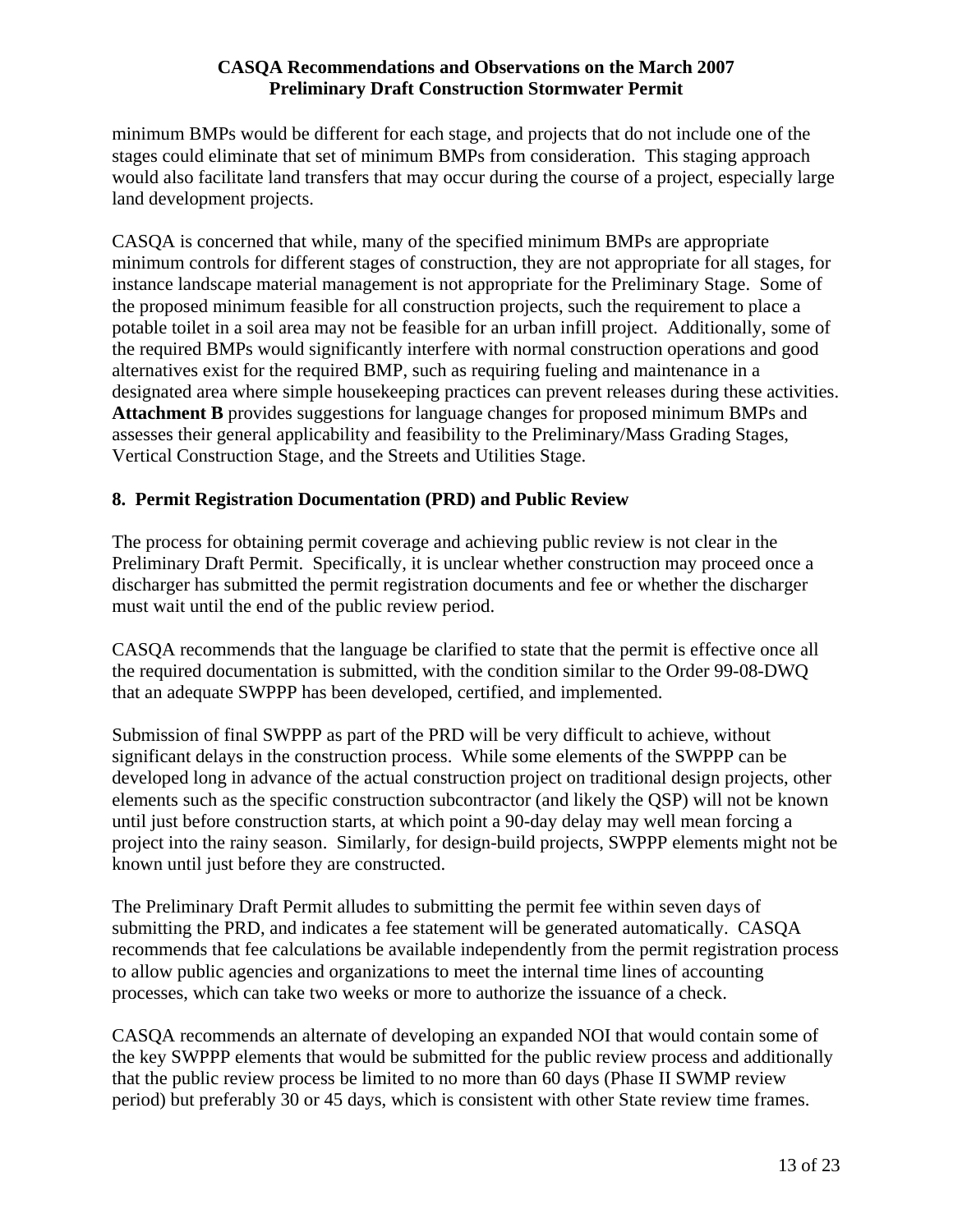#### **9. Annual Report**

CASQA supports the inclusion of the annual reporting requirement in the Preliminary Draft Permit. More clarity from the current vague annual certification requirement will improve annual assessment by dischargers. We request that the detailed requirements of the Annual Report and format be included in the formal tentative draft to allow for further review of this element of the permit.

CASQA recommends that new permit retain the current annual reporting cycle with the annual report due in the Summer, July 1, and report on the previous rain year (October through April). Setting the report date in the winter will take resources away from implementation. Summer is the best time to plan for coming season based on assessment of previous year. The July report provides adequate time to assess the previous year and plan alterations for the coming rainy season.

## **10. Effluent and Receiving Water Sampling**

CASQA supports the inclusion of effluent monitoring requirements in the permit that focus on providing information to the discharger and regulator to use in the evaluation of BMP implementation.

Effluent monitoring for pH and turbidity using field meters is consistent with past CASQA recommendations as a way to assess and respond to BMP performance.

TPH analysis, however, requires the use of an analytical laboratory and does not meet the objective of the monitoring program to provide feedback to immediately improve BMPs on a dynamic construction site. CASQA recommends that TPH monitoring be eliminated or restricted to stages more likely to generate TPH from fixed infrastructure e.g., the streets and utilities and the vertical construction stages.

Theoretically, receiving water monitoring allows a discharger to demonstrate whether effluent is negatively affecting the receiving water. In practice, receiving water monitoring may be significantly difficult for a single construction site to implement. CASQA recommends that other alternatives be developed to allow dischargers to monitor effluent at the point of discharge from the project site and utilize regionally developed datasets that represent wet-weather turbidity and pH values to assess impact of discharges on receiving water.

CASQA strongly opposes the use of only one to two samples for evaluation of effluent quality and as a trigger for reporting or receiving water monitoring. The BRP suggested that average discharge concentration be used to assess compliance with the AL. CASQA supports using a statistical approach for effluent data to assess compliance with an action limit.

CASQA further recommends, as a means of keeping the sampling cost effective and balanced with the threat to water quality, that sample collection be required for one qualifying event (QE) that generates runoff per month unless the AL is exceeded. If AL is exceeded then the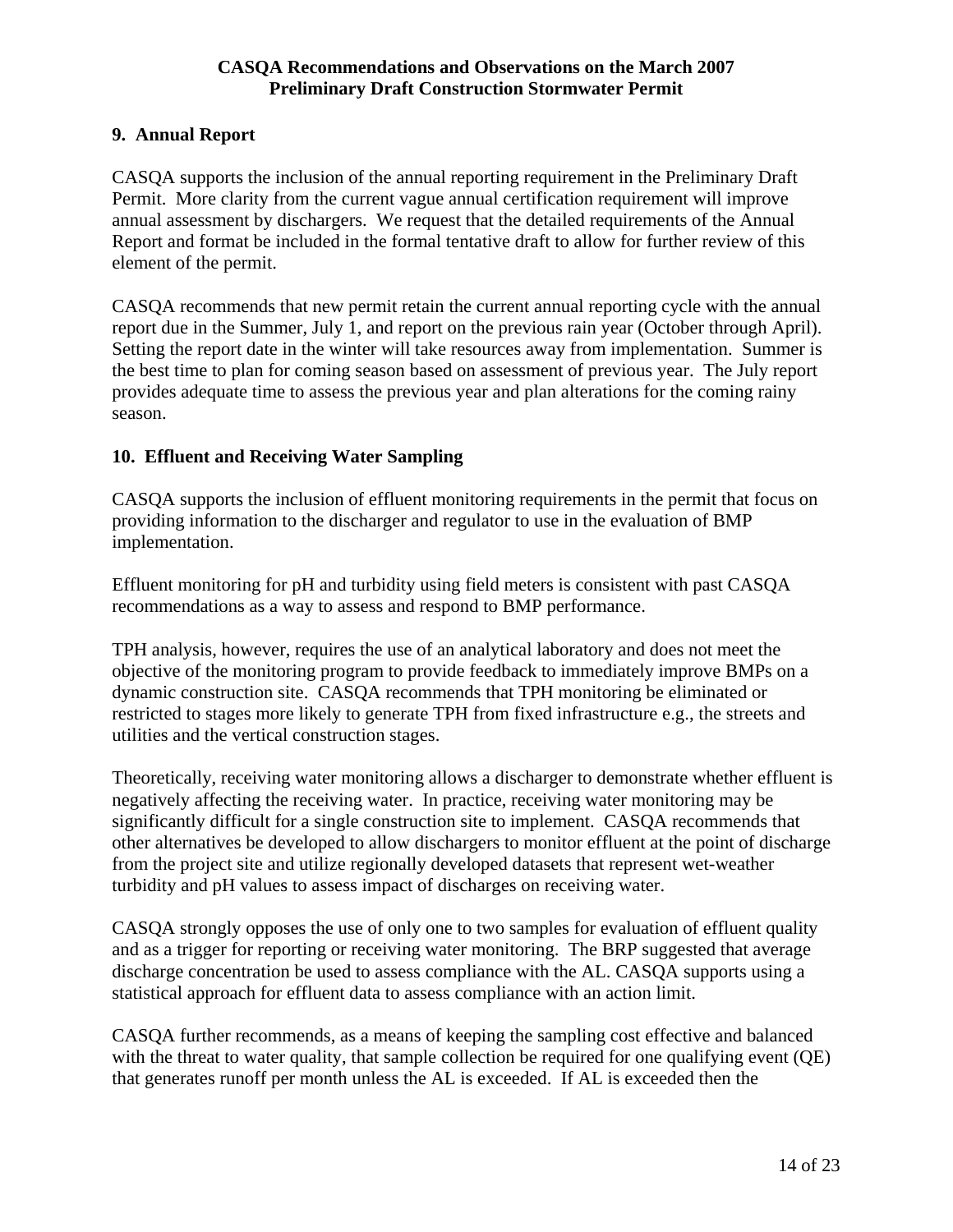discharger should be required to collect samples during each QE and until exceedance is corrected.

The pH receiving water limitation is not consistent with the language in other NPDES permits or Basin Plans. As written, the effluent pH cannot differ from the receiving water by more than 0.2 pH units. This could lead to circumstances where the receiving water limitation could be violated when the discharge meets the AL/NEL. Typically permits and Basin Plans specify an allowable percent change or state that the discharge shall not alter receiving water by more than 0.5 pH units.

# **11. Qualifying Event**

Defining a qualifying event is an excellent addition to the permit. CASQA recommends that the interceding dry period be defined consistent with the General Industrial Permit  $(3 \text{ days} - 72)$ hours). CASQA also recommends that days with less than 0.1-inch of rain, or lacking observable runoff be defined as "dry".

# **12. Sampling Safety Factors**

CASQA strongly supports the inclusion of the noted safety factors for sample collection.

# **13. Regional Water Board Approvals**

The Preliminary Draft Permit identifies numerous approvals of SWPPP elements by the Regional Water Board or other authority. Given the number of permitted construction projects (more than 24,000 per CIWQS), CASQA has significant concerns about the ability of the agencies involved to provide timely approvals for those elements that the Preliminary Draft Permit specifies Regional Water Board approval. Among the more significant reviews and approvals required by the Preliminary Draft Permit are:

- SWPPP (Regional Water Board may review, accept or reject CGP coverage or require other application; pg 30, XII.1.)
- ATS (Regional Water Board must approve; pg 19, G.2.)
- Structural measure used to comply with hydromodification requirement (Regional Water Board must approve; pg 24 K.1.)
- NOT (Regional Water Board must approve; Fact Sheet pg 16)
- TMDL/WLA (State TMDL authority must confirm SWPPP is consistent with approved TMDL; Fact Sheet pg 19)

As noted in section 8 of this letter, CASQA recommends that the tentative draft permit clearly state that the permit is effective once all required documentation is submitted. Additionally, the permit must specify the review and approval timeframe for all the items requiring agency approval after which approval is automatically deemed if the agency has taken no action.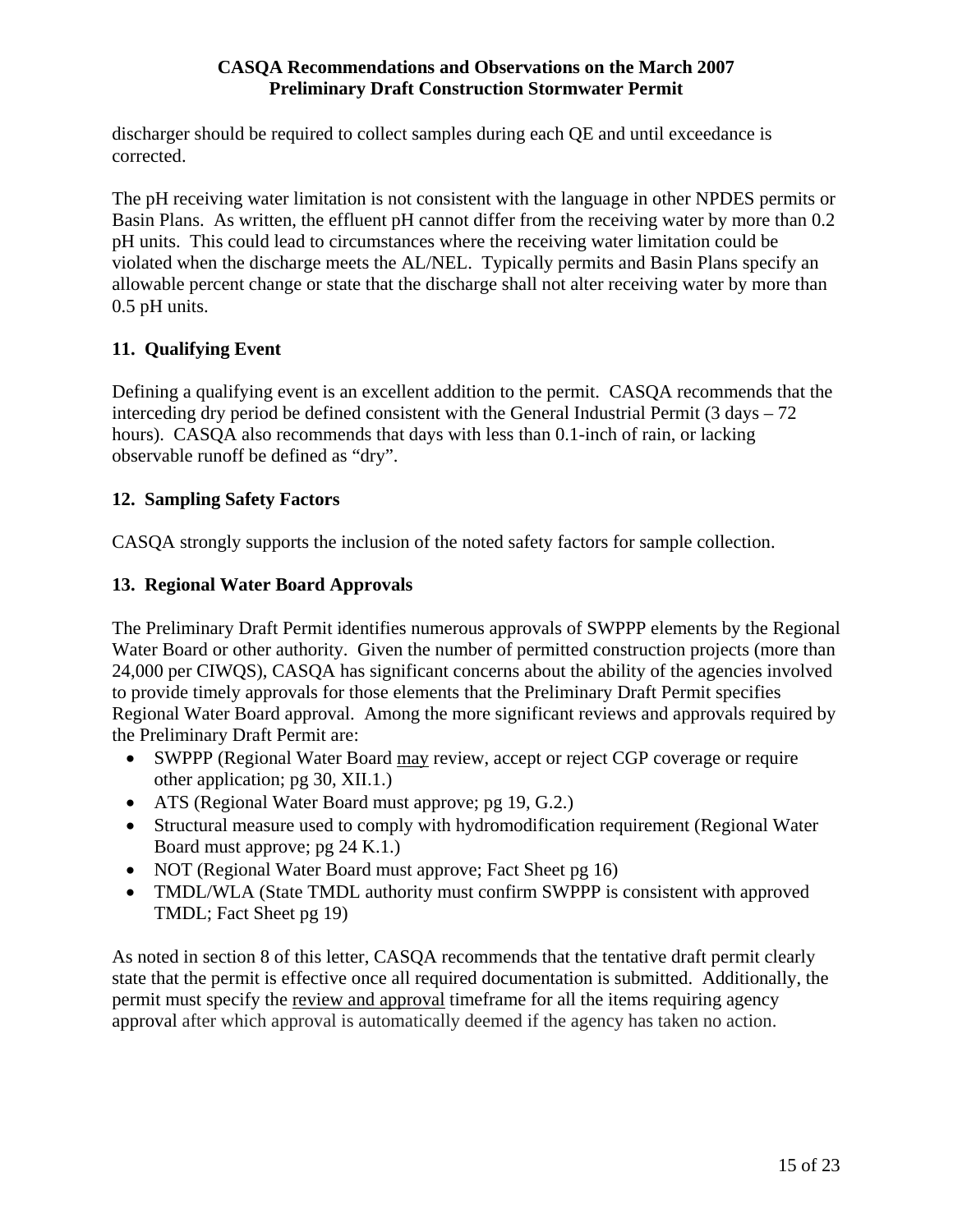## **14. SWPPP and REAP**

CASQA is concerned that the relationship between the SWPPP and REAP is not clearly expressed in the Preliminary Draft Permit and that phases of construction (defined in the findings) are not reflected in the SWPPP and REAP requirements, minimum BMPs, and reevaluation of the project risk factors.

CASQA supports the concept of the relationship between the SWPPP and REAP where the SWPPP is the master plan for the project relative to protection of water quality and establishes the "library" of practices and activities to be implemented across the life of the construction project, and the REAP is the implementation plan. In essence the SWPPP takes the permit requirements and minimum BMPs and applies them in a systems approach to the specific project. The REAP then takes the SWPPP requirements and applies them to a specific phase or time period of the construction activity to identify the specific activities and BMPs that are applicable to the work and season. REAPs would be the dynamic implementation of the SWPPP requirements and routine modifications would be expected. SWPPPs would only be modified when significant changes are made to the project that directly affect the system, e.g., addition of significant new practices such as an ATS when it was not originally anticipated.

CASQA recommends that the SWPPP and REAP requirements outlined in the Preliminary Draft Permit be revised to be consistent with this concept. For instance, SWPPP requirements that specify contractors, detailed implementation schedules for particular BMPs, and identification of sub-contractors are more appropriate for the REAP.

#### **15. Soil Characterization**

CASQA agrees that soil characterization is a necessary element of good SWPPP design. However, it is important that the soil horizon that will be exposed during the rainy season be characterized. However, the additional testing of imported fill is not likely to lend additional information as this material is usually assessed for its engineering properties, e.g. compaction, and therefore this aspect of additional characterization is unnecessary and should be eliminated.

#### **16. Emergency Construction and Maintenance Projects**

Two allowances contained in Order 99-08-DWQ are missing from the Preliminary Draft Permit, exemptions for emergency construction and the permit exemption for maintenance projects. CASQA recommends that these allowances be carried into the new permit and that all exemptions and discussions of applicability of the permit be contained within the findings of the permit rather than only in the Fact Sheet or application instructions.

#### **17. Weather Forecast Triggers**

CASQA believes that the specified threshold of a 30% prediction of precipitation is too low of a trigger. Alternatively, CASQA suggests a two-level trigger: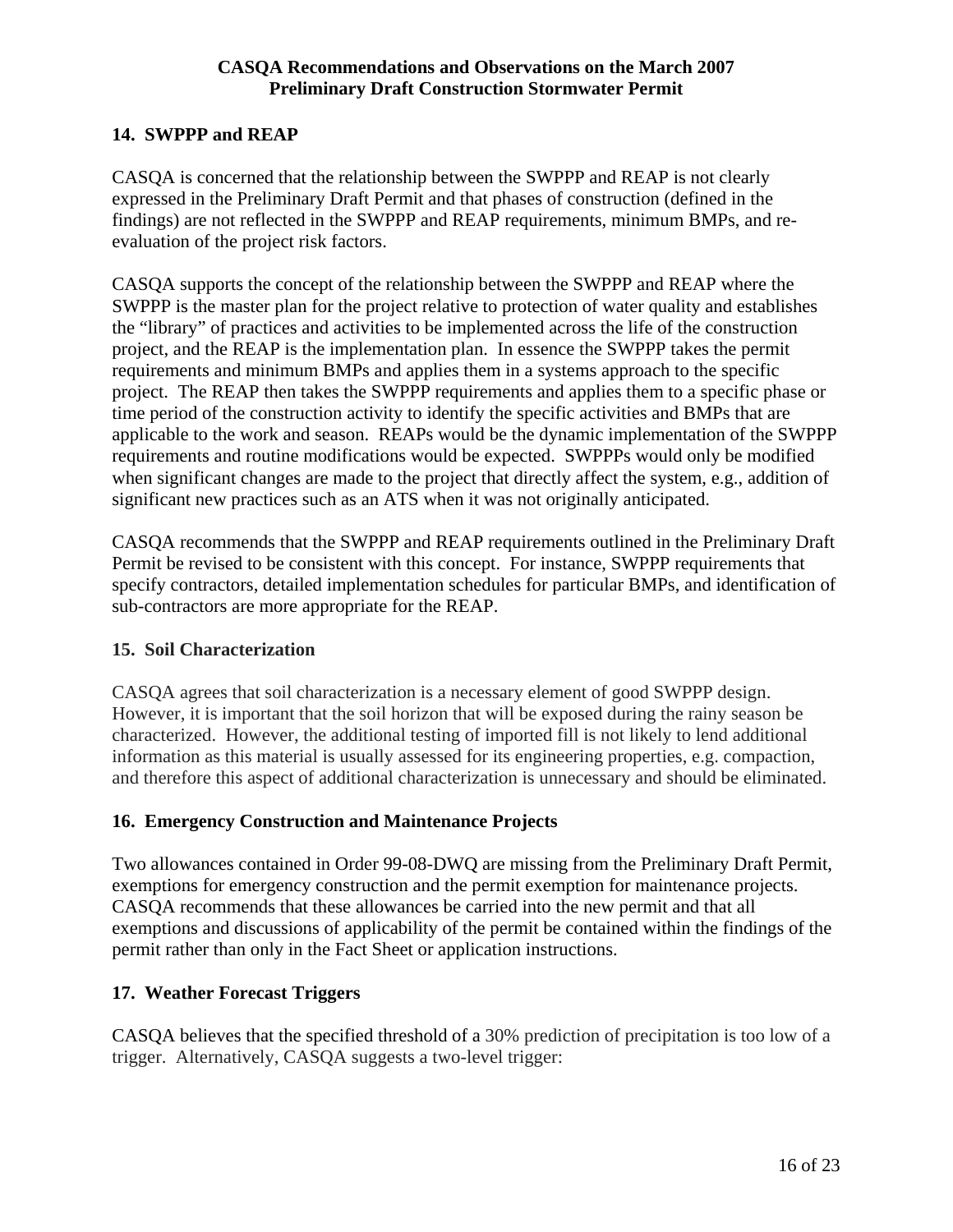Level 1 - Alert trigger, when there is a 30% chance of precipitation in 72 hours at which point the REAP is reviewed by the QSP and deployment is planned.

Level 2 – Deployment trigger, when there is a 70% chance of precipitation in 48 hours, and which point the QSP and site staff deploy additional sediment and erosion controls.

Alternately, the State Water Board could utilize quantitative precipitation forecasts in combination with the probability forecast to trigger implementation of the REAP and inspections while minimizing false positives.

# **18. Active Treatment Systems (ATS) and Advanced Source Control**

CASQA does not believe that the use of ATS is appropriate for stormwater treatment at this time. CASQA agrees with the concept that discharges from ATS need to be operated carefully to prevent unintended negative impacts in receiving waters and support specific provisions in the permit to control such discharges, and therefore recommends a more limited and carefully studied phase-in of ATS so that dischargers and regulators can assess their appropriate use.

CASQA has significant reservations with the permit requirements that appear to encourage the use of ATS for projects based on a soil particle size that is present in the specified percentage in most soils throughout California.

CASQA recommends that the trigger for ATS be re-evaluated and at minimum the technical justification for the allowable percentage of 0.2 mm or smaller particles be included in supporting documents released with the formal tentative draft.

Most soils in California will trigger the advanced source control or ATS requirements given the particle size and percent stated in the preliminary draft without consideration for other risk factors, whether there will be runoff from a project, size of area exposed, length of exposure, proximity of sensitive water body, etc.

CASQA strongly recommends that if ATS is to be used, then the use of ATS should be limited to high risk projects that are directly adjacent to water bodies or that directly discharge into sensitive water bodies (e.g., 303(d) listed for sediment-related pollutants), and have large areas of soil exposed in the rainy season, i.e., 10 or more acres exposed (based on the EPA CGP trigger for sediment basins).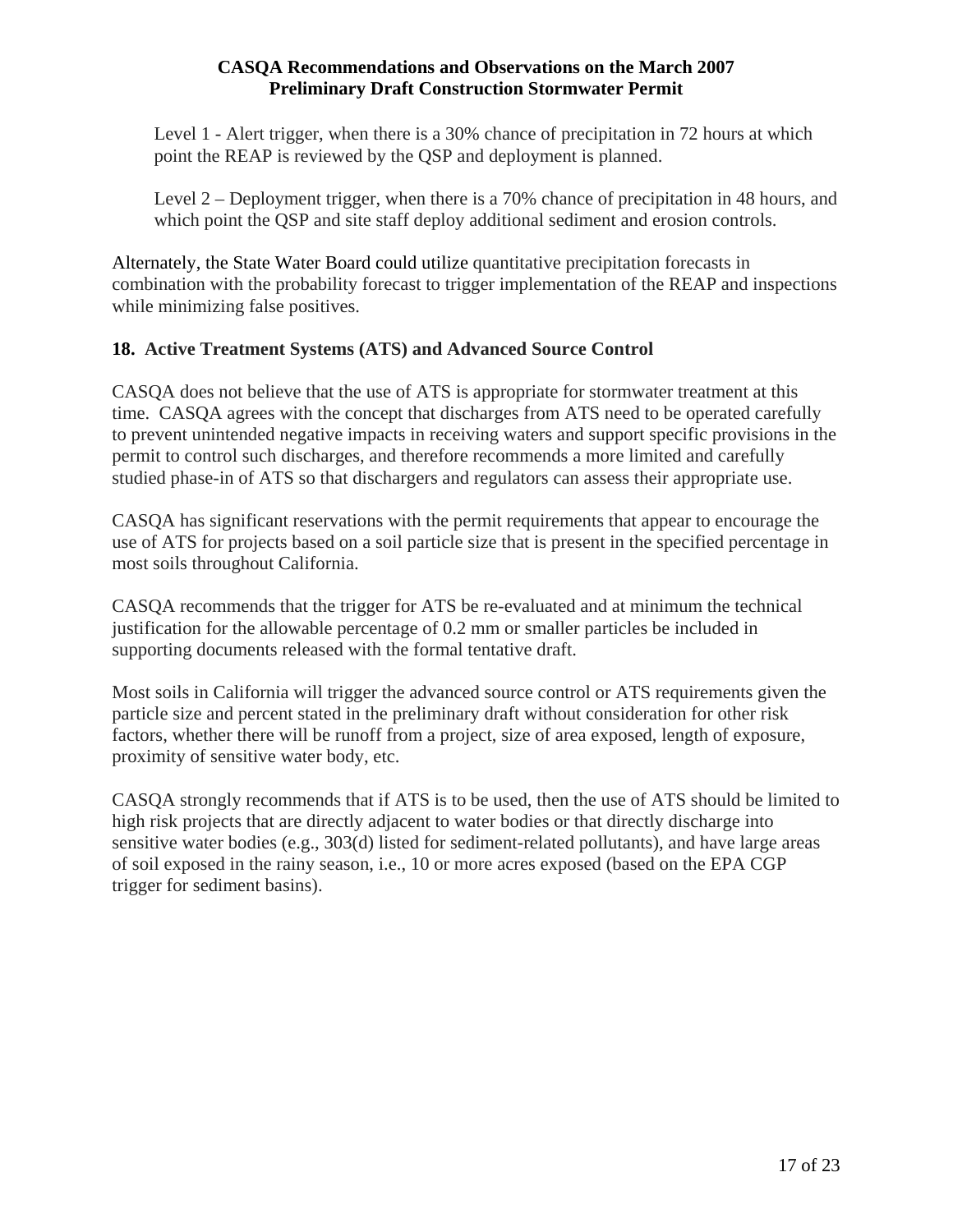## **Attachment A Technology-Based Effluent Limits**

<span id="page-19-0"></span>Although CASQA strongly recommends that 1) the regulatory approach proposed within the 2007 Preliminary Draft Permit be allowed sufficient time for program implementation and effectiveness monitoring; and 2) the State Water Board utilize the development of the statewide stormwater policy to identify a progressive policy and approach for regulating stormwater discharges, CASQA is also offering some initial thoughts regarding the development of technology-based numeric effluent limits (TBELs). However, it should be noted that, given the inherent time constraints in providing the comment letter and the significance of shifting from a BMP-based approach to a numeric limit-based approach, CASQA reserves the right to provide additional comments.

CASQA recognizes that the intent of the TBELs is to require a minimum level of treatment for point source discharges (including construction discharges) based on available treatment technologies while allowing the discharger to use any available control technique to meet the limits<sup>[1](#page-19-0)</sup>. CASQA also recognizes that, since TBELs are technology-based (i.e., based on the performance of treatment and control technologies), they are not based on risk or impacts on receiving waters, and, as a result, may or may not meet water quality standards.

Although the State Water Board should utilize the development of the statewide stormwater policy to identify an approach for regulating stormwater discharges, CASQA is providing a series of initial recommendations that should be considered when and if the State Water Board evaluates the feasibility of developing TBELs.

CASQA's initial recommendations include the following:

- Prior to developing TBELs, the State Water Board should develop clear guidelines specifying methodologies and criteria for developing TBELs, considering the variability of stormwater and its inherent differences, compared to traditional wastewater effluent discharge.
- Since the best control technology for some sites/regions may not necessarily be the same as another, TBELs may have to be developed based on sub-categories.
- The development of TBELs (effluent guidelines) should utilize a performance-based approach and follow a similar process used by USEPA when developing national effluent guidelines. The process should be modified where appropriate, to make the process compatible with the unique, variable features of stormwater discharges and the difficulties associated with sampling stormwater discharges. In fact, the State should consider following a process similar to what USEPA used when evaluating effluent limitations guidelines for discharges of stormwater from construction sites<sup>[2](#page-19-0)</sup>.
- If TBELs (effluent guidelines) are developed, it should also include guidelines on methodology for sampling and determination of compliance.

 1 http://cfpub.epa.gov/npdes/generalissues/watertechnology.cfm

 $2$  Similar guidance is identified in USEPA's Development Document for Proposed Effluent Guidelines and Standards for the Construction and Development Category (June 2002)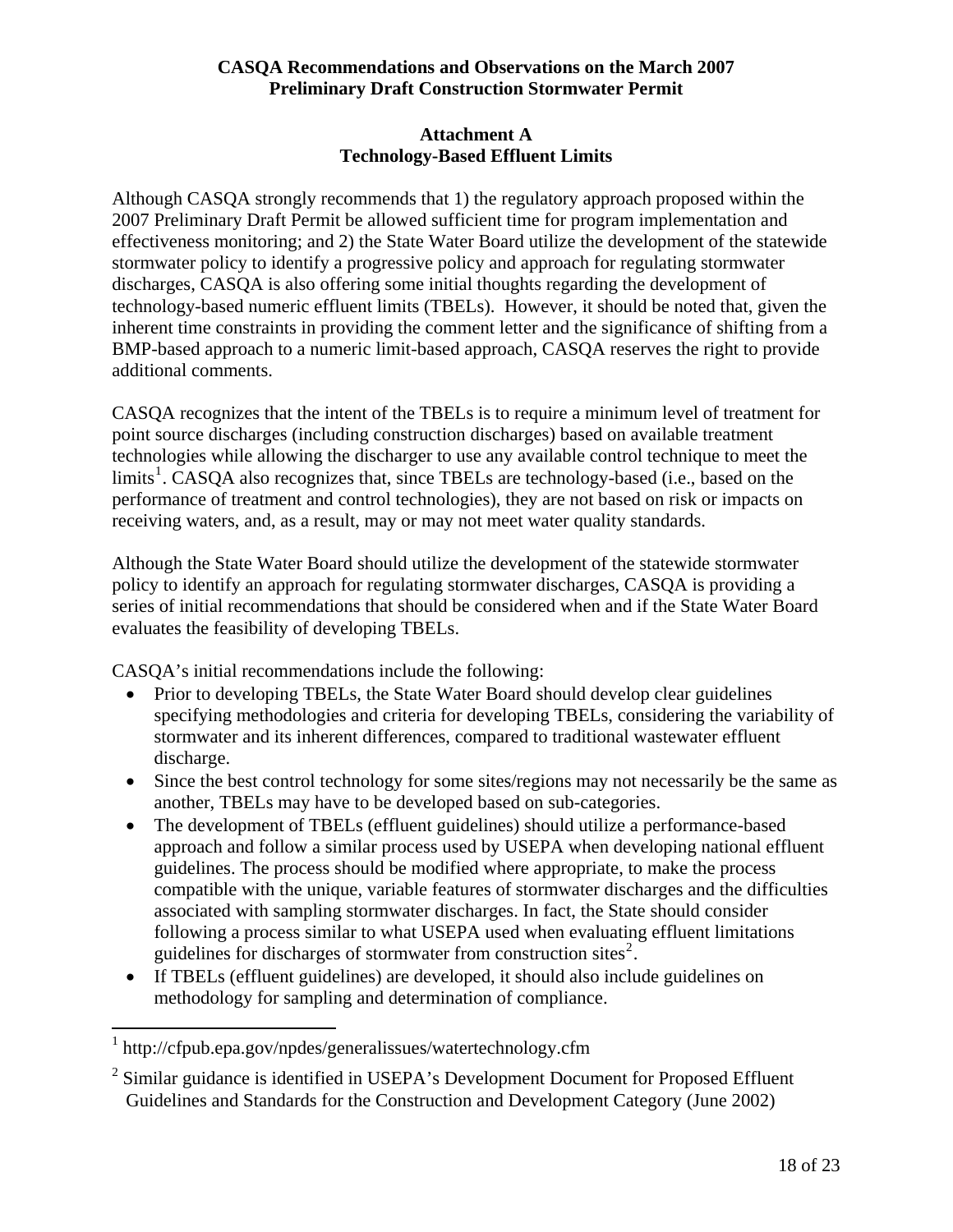- If developing TBELs, the State should consider:
	- 1. The performance of the best pollution control technologies or prevention practices that are available for an industrial category or subcategory; and
	- 2. The economic achievability of that technology, which can include consideration of costs, benefits, and affordability of achieving the reduction in the pollutant discharge.

And follow a process similar to the one that is outlined below.

In order to appropriately derive a TBEL, the State should consider a number of parameters including, but not limited to, the following: (see also USEPA's Effluent Guidelines Flow Chart Exhibit 5-2 and USEPA's Development Document for Proposed Effluent Guidelines and Standards for the Construction and Development Category (June 2002))

- **i.** Data Collection Existing technical and economic data should be obtained from various sources and evaluated so that the industry may be profiled with respect to general industry description, trends, environmental impacts, best management practices and economics. Once the information is obtained, data gaps could be identified and prioritized. The data sources that could be used include:
	- Literature searches obtain information on various BMPs that pertain to the industry (journal articles, professional conference proceedings). This information could be used to summarize the most recent BMP effectiveness data, design and installation criteria, applicability, advantages, limitations and cost.
	- Existing Control Strategies municipal stormwater permits, state and local guidance materials, and web sites could be reviewed to identify typical BMPs utilized to control industrial stormwater discharges.
	- Other Sources Other data sources that could be reviewed include (but are not limited to):
		- The 2003 California Stormwater Industrial/Commercial BMP Handbook
		- The ASCE National Stormwater BMP Database
		- EPA's National Menu of BMPs
- **ii. Industry and Site Profile**  Industry specific information should be obtained through surveys, site visits, etc. and a profile developed. The profile should address items such as:
	- General description/definition and NAICS and/or SIC codes
	- Industry practices and trends
	- Manufacturing processes used
	- General facility information (age of equipment and facilities involved)
	- Discharge characteristics
	- Based on the data gaps identified as a part of the existing data collection efforts, additional field sampling and statistical analyses may be necessary
	- Local climatological data.
- **iii. Technology Assessment**  The technology assessment should determine the depth and breadth of effectiveness data for various industry related source and treatment BMPs and identify the quantity and quality of data available to describe the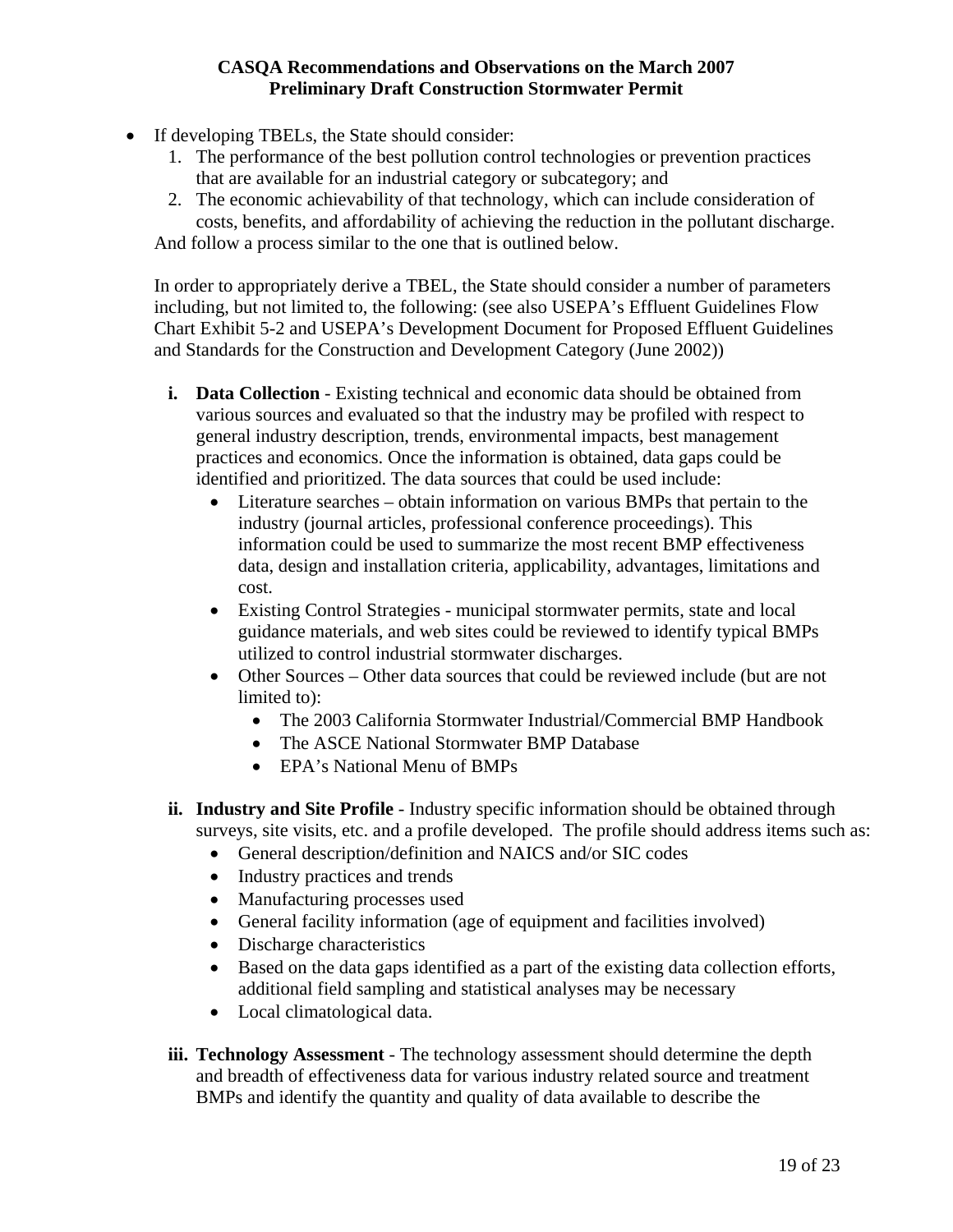<span id="page-21-0"></span>performance of all currently used and innovative practices, the ability of each to effectively control impacts due to runoff and the design criteria or standards currently used to size each practice to ensure effective control of runoff. The assessment should include an assessment of difficulties or practicality issues related to the inherent variability of stormwater and the challenges associated with sampling. For each source and treatment BMP, the assessment should include:

- General Description of the BMP
- Applicability
- Design and installation criteria
- Design and/or siting considerations and/or variations
- Effectiveness
- Limitations
- Maintenance
- Cost
- **iv. Regulatory Options**  Once the Data Collection, Industry Profile and Technology Assessment has been completed, the State should identify the regulatory options that are available. This effort should identify industry impacts, which pollutants to address as well as other non-water quality related impacts (such as energy requirements). For example, the regulatory options pursued by USEPA for Construction and Development essentially included:
	- Promulgation of effluent guidelines that include minimum requirements deemed to result in an effective stormwater program; and
	- Continued reliance on the current State and local programs
- **v. Economic analysis<sup>[3](#page-21-0)</sup>** Once the regulatory options are identified (see above), the State should evaluate the costs and environmental benefits and determine the appropriate option based on factors such as:
	- Total Costs
	- Monetized and non-monetized environmental benefits<sup>[4](#page-21-0)</sup>
	- Ease of implementation
	- Industry financial impacts
	- Industry acceptance

Although CASQA is not supporting the development of TBELs at this time, we clearly note that the use of this or a similar well-established process would be critical for the successful development of appropriately derived TBELs. Anything short of this effort would likely cast the limits into question.

<sup>&</sup>lt;sup>3</sup> Similar guidance is identified in USEPA's Economic Analysis of Proposed Effluent Guidelines and Standards for the Construction and Development Category (May 2002)

<sup>&</sup>lt;sup>4</sup> Similar guidance is identified in USEPA's Environmental Assessment for Proposed Effluent Guidelines and Standards for the Construction and Development Category (June 2002)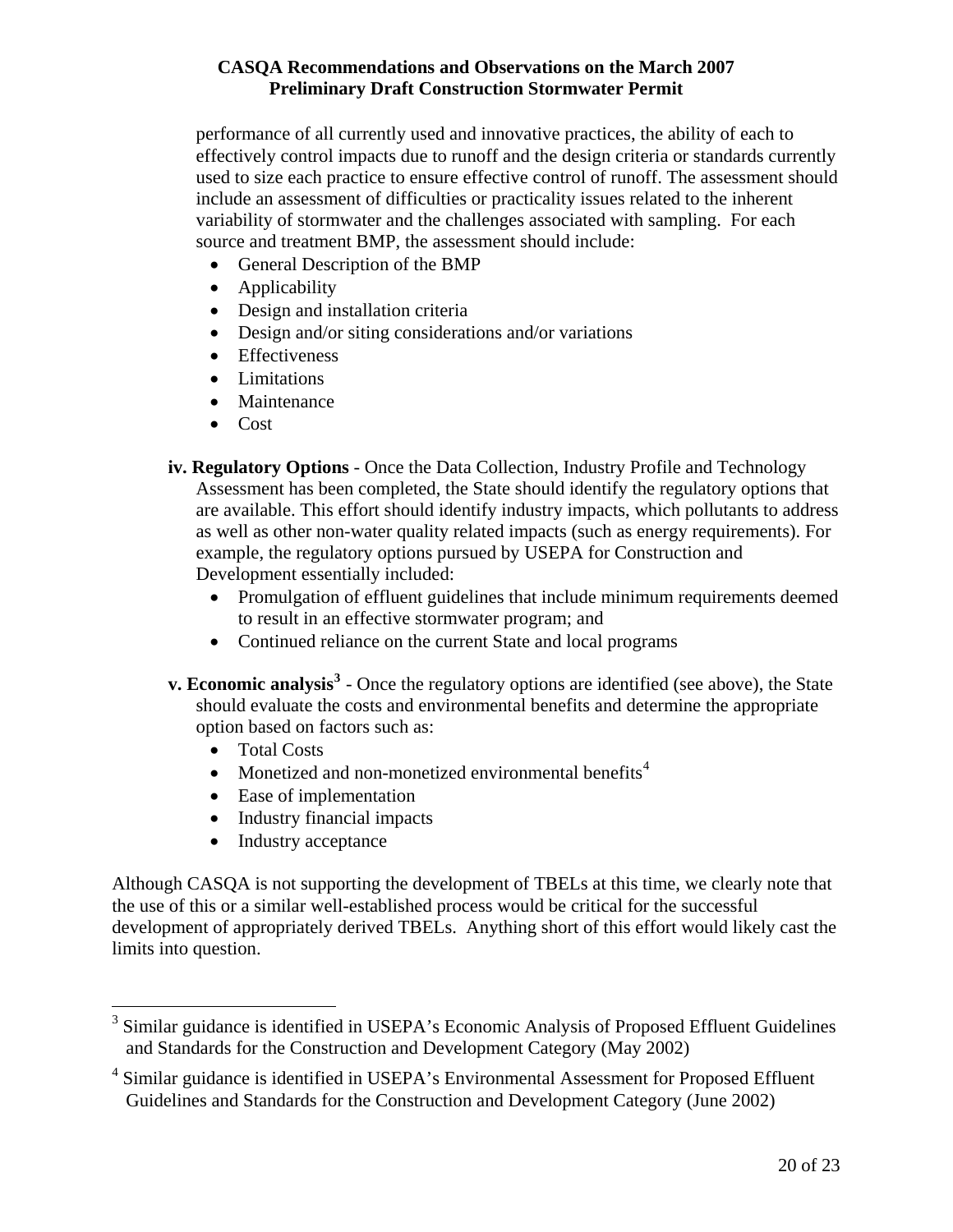#### **Attachment B**

**Review of Applicability and Feasibility of Proposed Minimum BMPs for Preliminary/Mass Grading Stages, Vertical Construction Stage, and Linear Construction Stage (or Projects), with Suggested Changes (highlighted in yellow)** 

|                         |                                                                              | Preliminary /       | <b>Vertical</b>     |                        |
|-------------------------|------------------------------------------------------------------------------|---------------------|---------------------|------------------------|
|                         |                                                                              | <b>Mass Grading</b> | <b>Construction</b> | <b>Streets and</b>     |
| <b>Permit Section</b>   | <b>Permit Language</b>                                                       | <b>Stages</b>       | <b>Stage</b>        | <b>Utilities Stage</b> |
|                         | Provide appropriate erosion control (i.e., soil cover) for inactive          |                     |                     |                        |
|                         | <b>areas of</b> soils disturbed by construction activities that are inactive |                     |                     |                        |
|                         | and not scheduled to be disturbed until the next stage of                    |                     |                     |                        |
|                         | construction.                                                                |                     |                     | May not be             |
| <b>Erosion Control</b>  | Inactive $=$ areas that have been disturbed and not schedule to be           |                     |                     | applicable for         |
| C.1                     | disturbed for at least 14 days.                                              | Applicable          | Applicable          | all projects           |
|                         | At a minimum, the discharger shall stabilize all active disturbed            |                     |                     |                        |
|                         | areas regardless of time of year from all erosive forces, including          | Not feasible,       | Not feasible,       | Not feasible,          |
|                         | rainfall, non-storm water runoff, and wind.                                  | recommend           | recommend           | recommend              |
| <b>Erosion Control</b>  |                                                                              | deleting            | deleting            | deleting               |
| C.2                     | Active areas of construction are areas undergoing disturbance.               | requirement         | requirement         | requirement            |
|                         |                                                                              |                     |                     |                        |
| <b>Erosion Control</b>  | The discharger shall stabilize all finished slopes, open space, utility      |                     |                     |                        |
| C.4                     | backfill, and lots as soon as <b>possible</b> they have been completed       | Applicable          | Applicable          | Applicable             |
|                         | For areas under active construction, the discharger shall implement          |                     |                     |                        |
|                         | erosion control BMPs (runoff control and soil stabilization) in              |                     |                     |                        |
| <b>Sediment Control</b> | <b>conjunction with</b> sediment control BMPs in conjunction with the        |                     |                     |                        |
| E.3                     | erosion and runoff controls specified in IX.C and IX.D                       | Applicable          | Applicable          | Applicable             |
|                         | The discharger shall apply linear sediment controls along the toe,           |                     |                     |                        |
|                         | top, face, and at the grade breaks of exposed and erodible slopes to         |                     |                     |                        |
| <b>Sediment Control</b> | comply with sheet flow lengths in accordance with Table 3 below,             |                     | May not be          | May not be             |
| E.4                     | or as specified by the designing civil or geotechnical engineer.             | Applicable          | applicable          | applicable             |
|                         |                                                                              |                     |                     |                        |
|                         | The discharger shall, at all times, establish effective perimeter            |                     |                     |                        |
| <b>Sediment Control</b> | controls and stabilize all construction entrances/exits sufficient to        |                     |                     | May not be             |
| E.5                     | control <b>erosion and</b> sediment discharges from the site.                | Applicable          | Applicable          | applicable             |
|                         | At all times during the year, the discharger shall appropriately             |                     |                     |                        |
| <b>Sediment Control</b> | protect and maintain all storm drain inlets and perimeter controls,          |                     |                     | May not be             |
| E.6                     | runoff control BMPs, and stabilized entrances/exits                          | Applicable          | Applicable          | applicable             |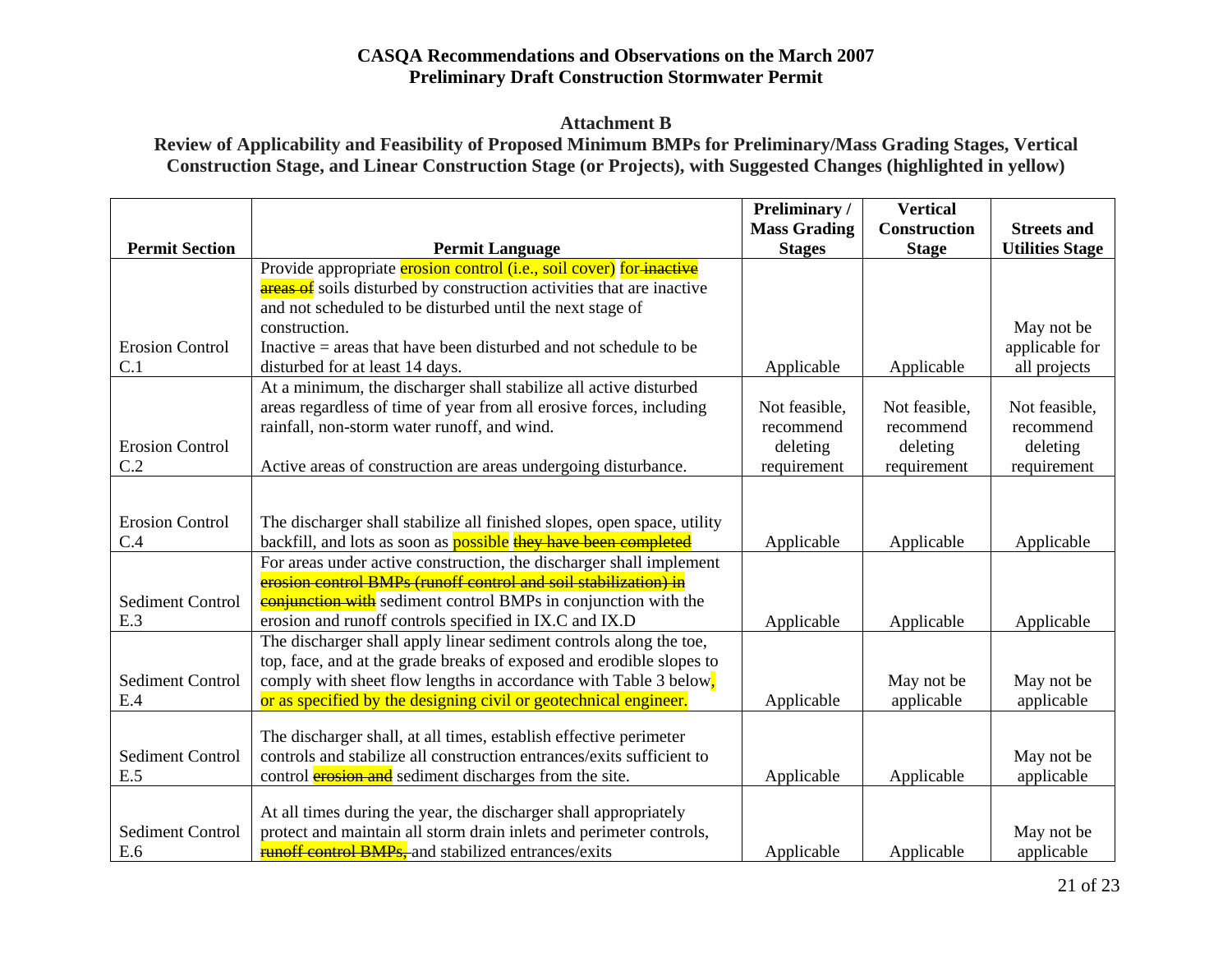|                         |                                                                         | Preliminary /       | <b>Vertical</b> |                        |
|-------------------------|-------------------------------------------------------------------------|---------------------|-----------------|------------------------|
|                         |                                                                         | <b>Mass Grading</b> | Construction    | <b>Streets and</b>     |
| <b>Permit Section</b>   | <b>Permit Language</b>                                                  | <b>Stages</b>       | <b>Stage</b>    | <b>Utilities Stage</b> |
|                         |                                                                         |                     |                 |                        |
|                         |                                                                         |                     |                 |                        |
| <b>Sediment Control</b> | The discharger shall limit traffic to stabilized construction entrances |                     |                 | May not be             |
| E.7                     | driveways.                                                              | Applicable          | Applicable      | applicable             |
|                         |                                                                         | Applicable,         |                 |                        |
|                         | Maintain or establish vegetative cover as much as possible by           | but may not be      |                 |                        |
| <b>Source Control</b>   | developing the project in a phased approach to reduce the amount of     | feasible for all    |                 |                        |
| Option H.1.a            | exposed soil at any one time.                                           | projects            | Not applicable  | Not applicable         |
|                         |                                                                         | Applicable,         |                 | Applicable, but        |
|                         |                                                                         | but may not be      |                 | may not be             |
| <b>Source Control</b>   |                                                                         | feasible for all    |                 | feasible for all       |
| Option H.1.b            | Limit the areas of active construction to five acres at any one time.   | projects            | Not applicable  | projects               |
|                         |                                                                         |                     |                 |                        |
| <b>Source Control</b>   | Provide 100 percent soil cover for all areas of inactive construction   |                     |                 |                        |
| Option H.1.c            | throughout the entire time of construction, on a year-round basis.      | Applicable          | Applicable      | Applicable             |
|                         |                                                                         |                     |                 |                        |
|                         | Provide appropriate perimeter control at all appropriate locations      |                     |                 |                        |
| <b>Source Control</b>   | along the site perimeter and at all inlets to the storm drain system at |                     |                 |                        |
| Option H.1.d            | all times during the rainy season.                                      | Applicable          | Applicable      | Applicable             |
|                         |                                                                         |                     |                 | May not be             |
|                         |                                                                         |                     |                 | applicable             |
| <b>Source Control</b>   | Provide vegetated buffer strips or otherwise control direct discharge   |                     |                 | feasible for all       |
| Option H.1.e            | runoff between the active construction area and any water bodies.       | Applicable          | Applicable      | projects               |
|                         |                                                                         |                     |                 | May not be             |
|                         |                                                                         |                     |                 | applicable or          |
| <b>Source Control</b>   | Provide stabilized construction entrances and limit all vehicle and     |                     |                 | feasible for all       |
| Option H.1.f            | foot traffic to those entrances.                                        | Applicable          | Applicable      | projects               |
|                         | b. Covering and berming loose stockpiled construction materials (i.e.   |                     |                 |                        |
|                         | soil spoils, aggregate, e.g. fly-ash, stucco, hydrated lime, etc., and  |                     |                 |                        |
| Good                    | covering or providing perimeter control for soil spoils and             |                     |                 |                        |
| Housekeeping 1.b        | aggregate.                                                              | Applicable          | Applicable      | Applicable             |
|                         |                                                                         | Applicable,         | Applicable, but | Applicable, but        |
|                         | Berming sanitation facilities (e.g., Porta Potties) and preventing      | but may not be      | may not be      | may not be             |
| Good                    | them from being kept within the curb and gutter or on sidewalks or      | feasible at all     | feasible at all | feasible at all        |
| Housekeeping 2.b        | adjacent to a storm drain.                                              | locations           | locations       | locations              |